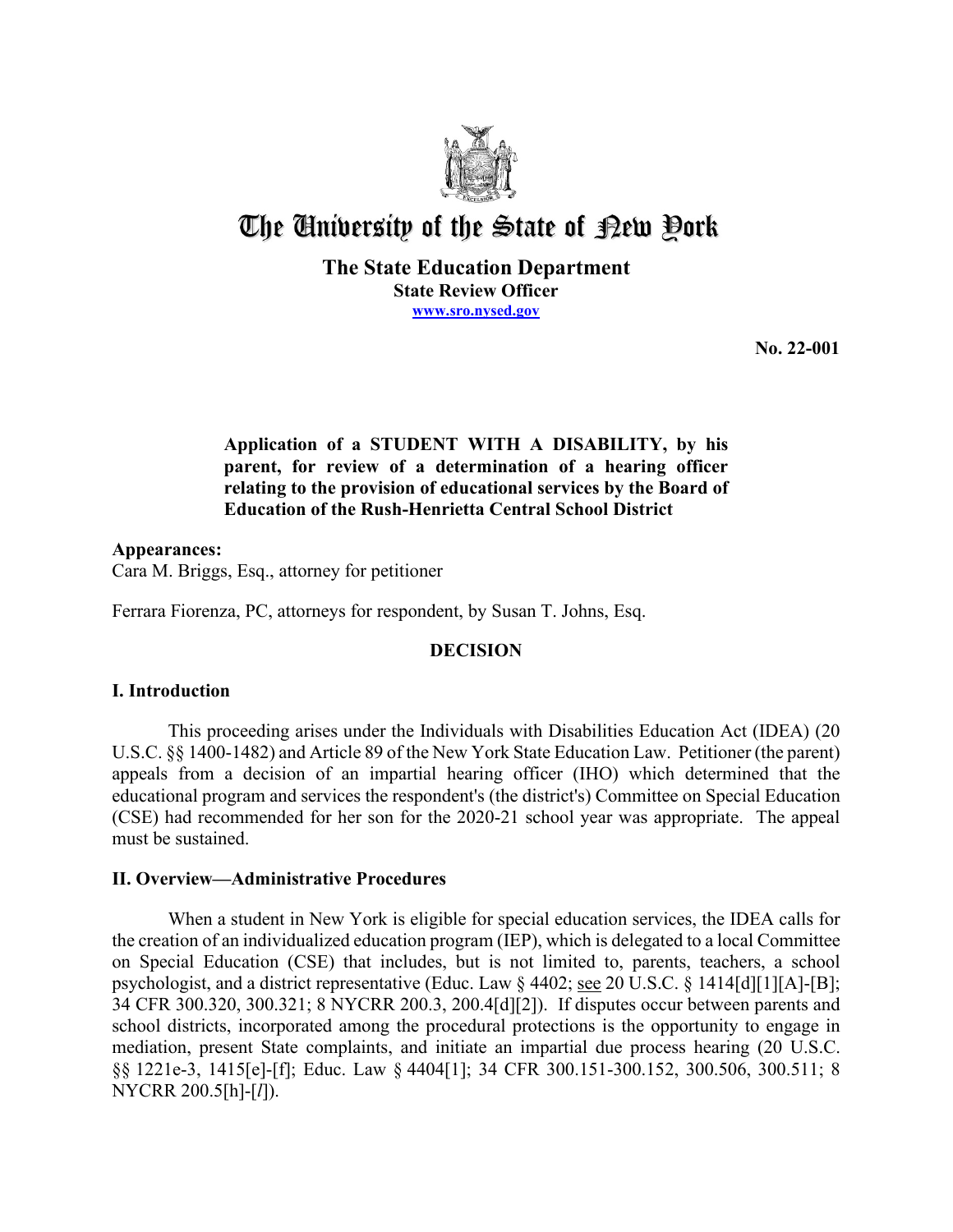disputed matters between parents and school districts regarding "any matter relating to the 300.507[a][1]). First, after an opportunity to engage in a resolution process, the parties appear at NYCRR 200.5[j]). An IHO typically conducts a trial-type hearing regarding the matters in dispute process (34 CFR 300.510[b][2], [c], 300.515[a]; 8 NYCRR 200.5[j][5]). A party may seek a IHO is binding upon both parties unless appealed (Educ. Law § 4404[1]). New York State has implemented a two-tiered system of administrative review to address identification, evaluation or educational placement of a student with a disability, or a student suspected of having a disability, or the provision of a free appropriate public education to such student" (8 NYCRR 200.5[i][1]; see 20 U.S.C. § 1415[b][6]-[7]; 34 CFR 300.503[a][1]-[2], an impartial hearing conducted at the local level before an IHO (Educ. Law § 4404[1][a]; 8 in which the parties have the right to be accompanied and advised by counsel and certain other individuals with special knowledge or training; present evidence and confront, cross-examine, and compel the attendance of witnesses; prohibit the introduction of any evidence at the hearing that has not been disclosed five business days before the hearing; and obtain a verbatim record of the proceeding (20 U.S.C. § 1415[f][2][A], [h][1]-[3]; 34 CFR 300.512[a][1]-[4]; 8 NYCRR 200.5[j][3][v], [vii], [xii]). The IHO must render and transmit a final written decision in the matter to the parties not later than 45 days after the expiration period or adjusted period for the resolution specific extension of time of the 45-day timeline, which the IHO may grant in accordance with State and federal regulations (34 CFR 300.515[c]; 8 NYCRR 200.5[j][5]). The decision of the

Officer (SRO) (Educ. Law § 4404[2]; <u>see</u> 20 U.S.C. § 1415[g][1]; 34 CFR 300.514[b][1]; 8 NYCRR 200.5[k]). The appealing party or parties must identify the findings, conclusions, and 300.514[b][2]; 8 NYCRR 279.12[a]). The SRO must ensure that a final decision is reached in the review and that a copy of the decision is mailed to each of the parties not later than 30 days after A party aggrieved by the decision of an IHO may subsequently appeal to a State Review orders of the IHO with which they disagree and indicate the relief that they would like the SRO to grant (8 NYCRR 279.4). The opposing party is entitled to respond to an appeal or cross-appeal in an answer (8 NYCRR 279.5). The SRO conducts an impartial review of the IHO's findings, conclusions, and decision and is required to examine the entire hearing record; ensure that the procedures at the hearing were consistent with the requirements of due process; seek additional evidence if necessary; and render an independent decision based upon the hearing record (34 CFR the receipt of a request for a review, except that a party may seek a specific extension of time of the 30-day timeline, which the SRO may grant in accordance with State and federal regulations (34 CFR 300.515[b], [c]; 8 NYCRR 200.5[k][2]).

#### **III. Facts and Procedural History**

This appeal arises from a decision of an IHO that was issued after remand (see Application of a Student with a Disability, Appeal No. 21-103).

 The student has received diagnoses of an autism spectrum disorder, a learning disability in has demonstrated challenges with anxiety, sensory processing/modulation, executive functioning, and pragmatic language (Dist. Exs. 3 at pp. 1, 25-27; 8 at pp. 1, 3; 9 at p. 1; 10 at p. 8). The student reading (dyslexia), writing, and mathematics (dyscalculia), an attention deficit hyperactivity disorder combined type (ADHD), and a developmental speech or communication disorder, and received services through the Early Intervention Program (EIP) and the Committee on Preschool Special Education (CPSE) and remained in preschool for an extra year (Dist. Ex. 8 at p. 1). The student was declassified prior to entering kindergarten but was later found eligible for special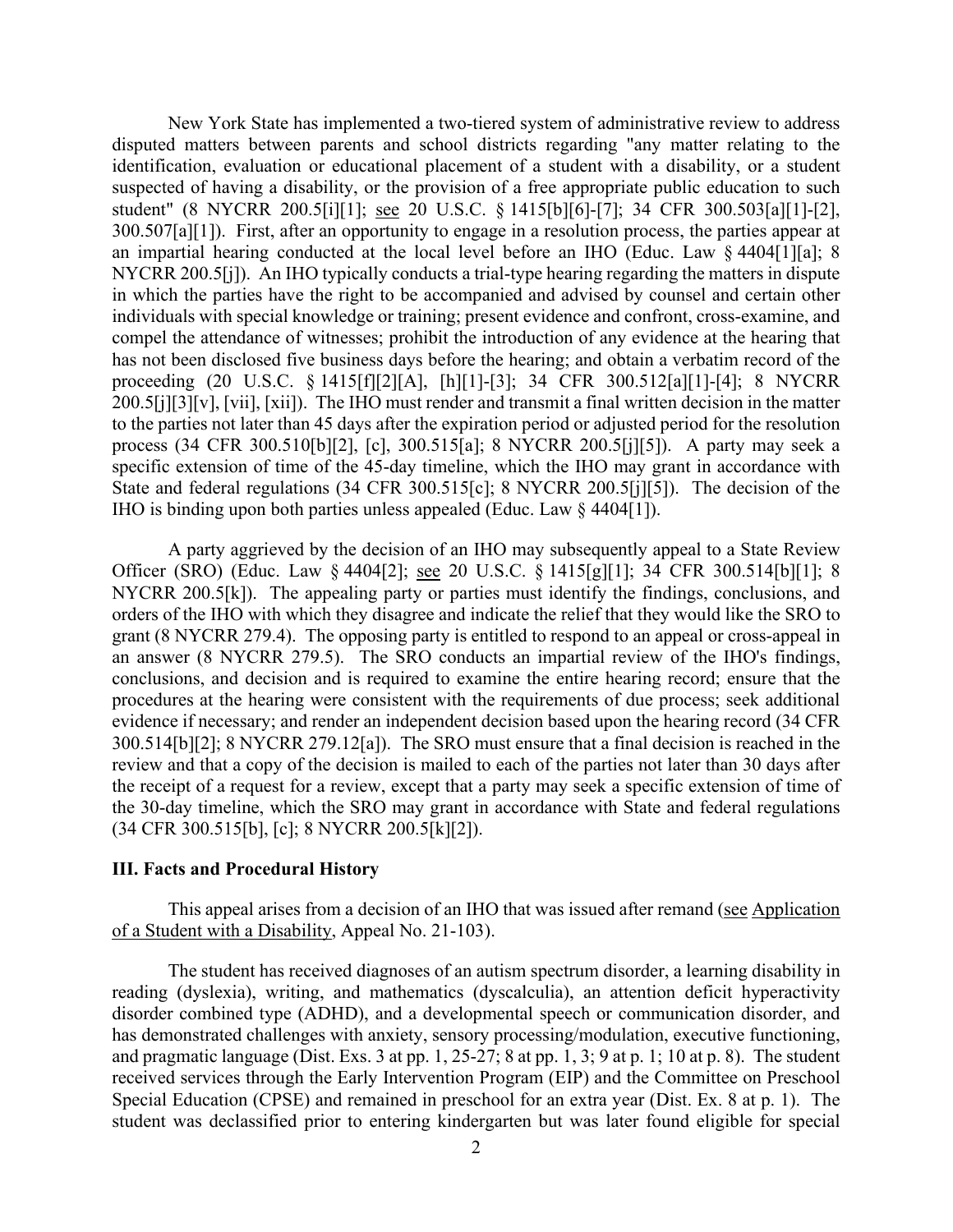education services during first grade as a student with autism (id.). The student was recommended for and received consultant teacher services in the public school up until the 2019-20 school year (seventh grade) (id.). While attending school in the district, the student also received academic intervention services (AIS) in math, reading, and writing (Dist. Exs. 3 at pp. 6-13; 8 at p. 1).

 autism consultation for 10 hours per year, a 30-minute quarterly team meeting which would The CSE convened on June 13, 2019 to develop the student's IEP in preparation for the 2019-20 school year (see Dist. Ex. 4). Based on its review of teacher reports and classroom functioning, parent information, and committee discussion, the CSE recommended that the student receive integrated co-teaching (ICT) services five times a week for 45 minutes each in English language arts (ELA), math, science, and social studies (id. at p. 15). The CSE also recommended that the student be provided with two 20-minute sessions of small group speech-language therapy per week, access to a word processor, a speech-language consultation for five hours per year, an include the parents, and an occupational therapy (OT) consultation for four hours per year (id. at pp. 15-16). The parents unilaterally placed the student at a State-approved nonpublic school, the Norman Howard School (Norman Howard), for the 2019-20 school year (Dist. Ex. 14 at p. 33).

 be implemented while the student was enrolled at Norman Howard for the 2019-20 school year (see Dist. Ex. 7; see Tr. p. 85).<sup>[1](#page-2-0)</sup> The IESP provided for one 45-minute session of small group speech-language therapy, as well as an autism consultation for 10 hours yearly and an OT An individualized education services program (IESP) was created on October 28, 2019, to consultation for four hours yearly (Dist. Ex. 7 at pp. 3, 14).

 In December 2019, the district sought and obtained consent from the parents for a 17 at p. 2). In addition, the student's receptive and expressive language skills were within the average range, and he was showing improvement in his social skills class (id.). The student's reevaluation of the student consisting of a psychological evaluation, social history, and a speechlanguage evaluation (Dist. Exs. 11 at p.1; 12). The CSE convened on January 21, 2020, to consider the results of the reevaluation (Dist. Exs. 16 at p. 1; 17). The evaluations reviewed by the CSE indicated that the student had average abilities but that his academic skills were delayed (Dist. Ex. teachers reported an increase in the student's pacing in the classroom and noted that it was difficult to get the student to engage in unpreferred activities (id.). The CSE recommended that the duration of the student's small group therapy sessions be increased from 20 to 45 minutes (compare Dist. Ex. 4 at p. 15, with Dist. Ex. 17 at p. 13).

 IHO decision dated January 3, 2020 (Dist. Ex. 14 at p. 50). The IHO in that matter found that the placement within the least restrictive environment (LRE) (id. at p. 43). The IHO held that the ICT lab and AIS services (*id.* at p. 44). The 2019-20 school year was the subject of a prior impartial hearing, culminating in an district offered the student a FAPE because the proposed ICT services offered an appropriate services and the 10 hours of autism consultation would address the student's central need to remain focused and noted evidence showing that the student would receive additional services of learning

<span id="page-2-0"></span> to be implemented at Norman Howard (Tr. pp. 5, 85, 162). <sup>1</sup> The October 2019 document is labeled an IEP but is identified both as an IESP and an IEP in the hearing record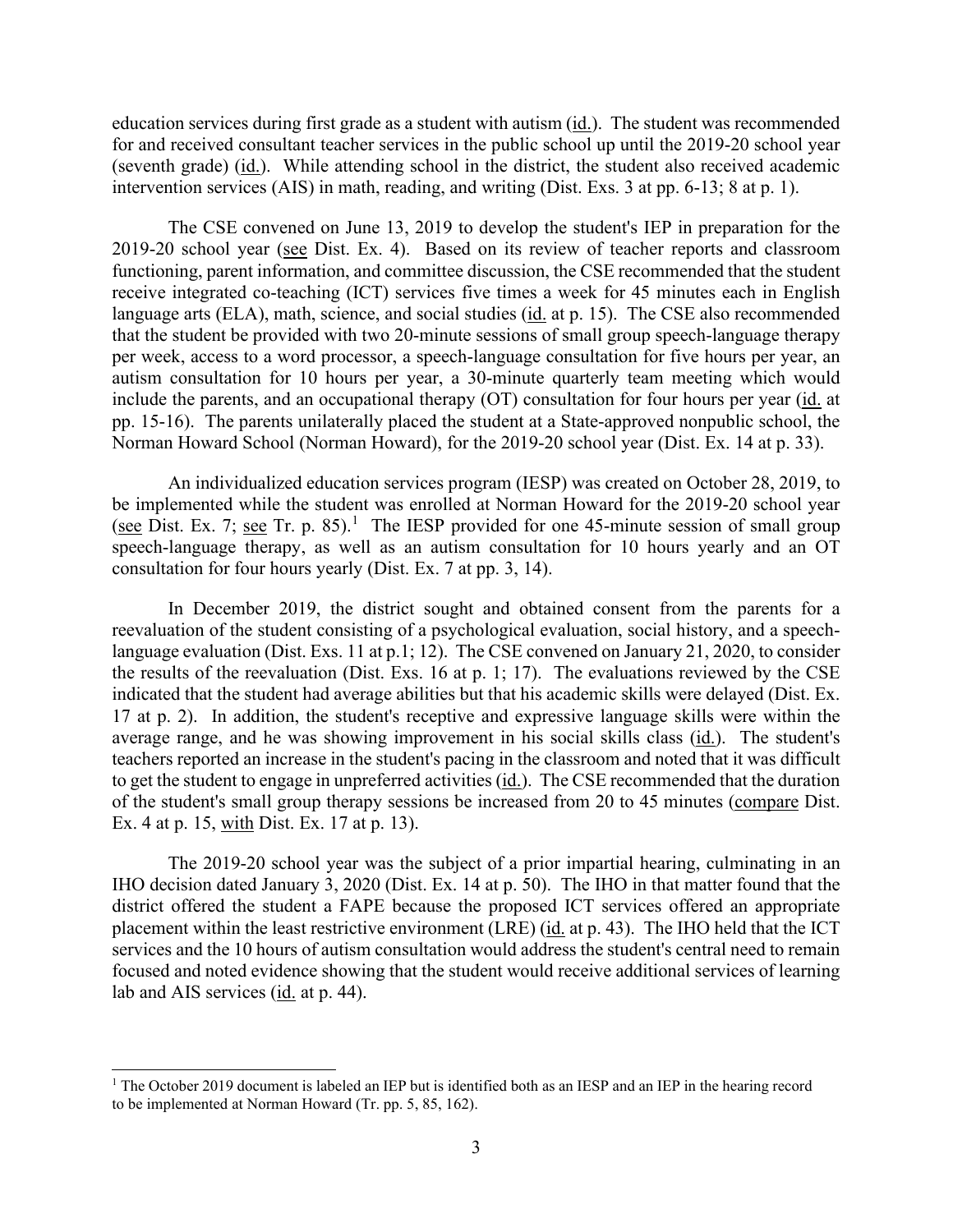(Dist. Exs. [2](#page-3-0)1 at pp. 1, 3; 22 at p. 1).<sup>2</sup> The participants from Norman Howard and the parents On May 19, 2020, the CSE convened to develop the student's IESP for the 2020-21 school year (see Dist. Ex. 22). Attendees at the May 2020 CSE included the CSE chairperson/district representative, the student's parents, the student, the parents' attorney, and staff from Norman Howard including a special education teacher, speech-language pathologist, and school principal opined that the student should be placed at Norman Howard for the 2020-21 school year; however, the district representative indicated that the district did not believe that Norman Howard was the student's LRE (Parent Ex. A at p. 13-17; Dist. Ex. 21 at p. 2). The May 2020 IESP recommended two 45-minute sessions of speech-language therapy per week and four hours of OT consultation yearly (Dist. Ex. 22 at pp. 11-12).

members who would attend a CSE meeting to develop an IEP (Dist. Ex. 23 at p. 2, see Tr. p. 228). in four classes (ELA, math, science, and social studies) for 40 minutes each (Dist. Ex. 25 at p. 12). consultation per year, and four hours of OT consultation per year (*id.* at pp. 12-13). The IEP also Because the district personnel did not believe the student should be placed in a nonpublic school if the school was selected by the district (versus a parentally selected school under an IESP), the district sent a CSE meeting notice dated June 10, 2020, that identified three district staff The CSE convened on June 18, 2020, in order to create an IEP for the 2020-21 school year (see Dist. Ex. 25). The attendees at the June 2020 meeting included the CSE chairperson/district representative, two regular education teachers, two special education teachers, a school psychologist, a speech-language pathologist, a school counselor, and the parents (Dist. Ex. 23 at p. 6). The June 2020 CSE recommended that the student receive ICT services five times per week In the June 2020 IEP, the CSE also recommended six 30-minute sessions of speech-language therapy per month, three hours of autism consultation per year, five hours of speech-language identified supports for the student's management needs and accommodations for the student, including clearly stated expectations for behavior and academics, predictable routines and warning of changes to schedule, extended time to complete writing tasks, cues and checklists for writing and editing, tasks chunked into smaller more manageable pieces, preferential seating so that the student was able to move freely, cues to focus during directions, longer directions broken down into smaller steps, frequent checks for understanding, gentle verbal and nonverbal cues to return attention to task, gentle cues to move past when perseverating, praise and encouragement, use of sensory based materials as advocated for by the student, opportunities to stand when working, and visual aids (id. at pp. 10-11).

#### **A. Due Process Complaint Notice**

By due process complaint dated August 7, 2020, the parent asserted that the district denied the student a free appropriate public education (FAPE) for the 2020-21 school year (Dist. Ex. 1 at p. 1).

In addition to a narrative containing allegations—which is summarized more fully in the SRO decision remanding this matter—the parent set forth a list of bulleted claims regarding the

<span id="page-3-0"></span> that a speech-language therapist attended the CSE meeting (Dist. Exs. 21 at p.1; 22 at p. 1). The individual who attended the meeting in that capacity testified that she was certified as a speech-language pathologist (Tr. pp. 466- <sup>2</sup> The May 12, 2020 CSE meeting notice and the meeting information section of the May 19, 2020 IEP indicate 67).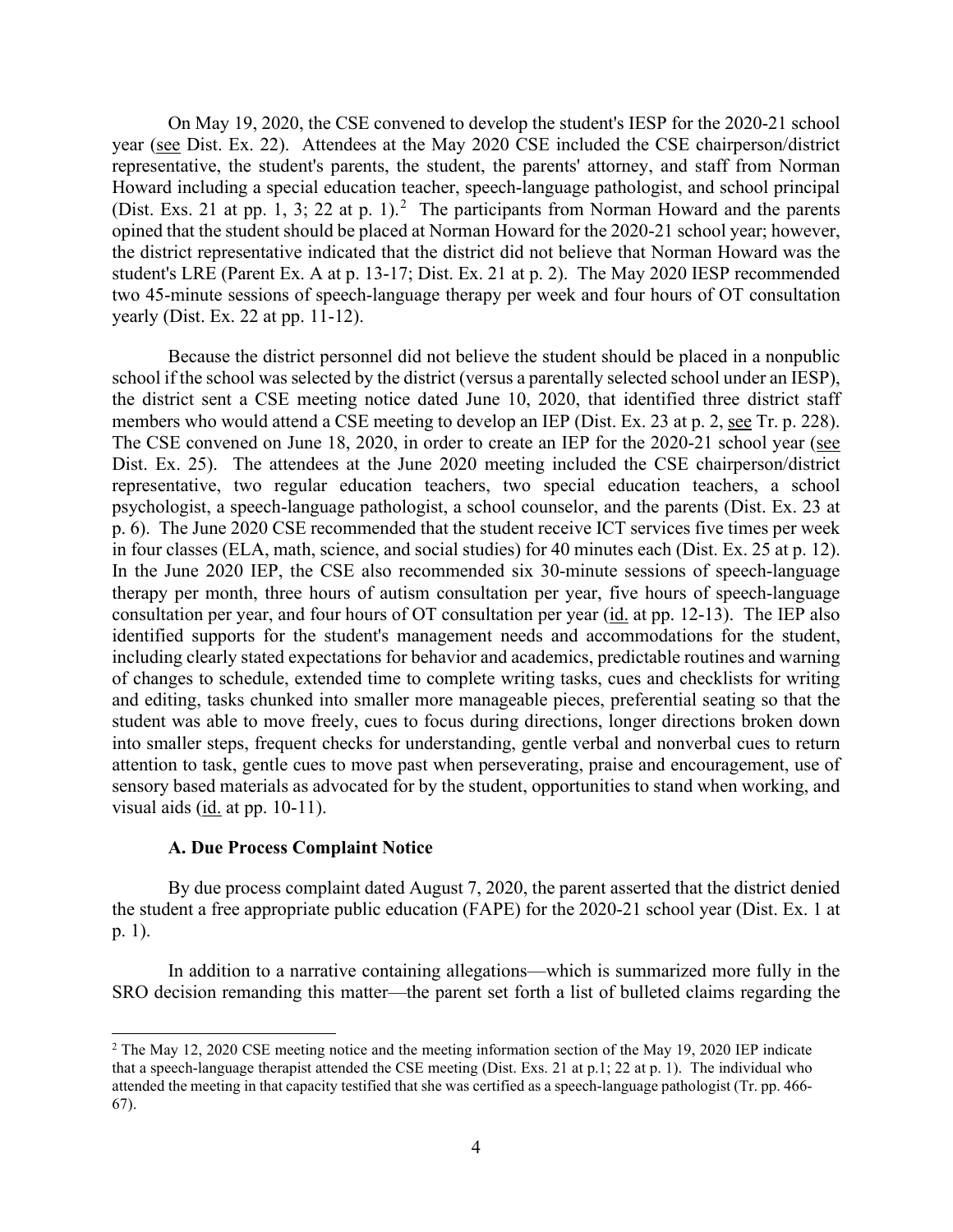to meet the student's sensory, fine motor, visual perception and writing needs; the IEP failed to (<u>id.</u> at p. 8). IEP created for the 2020-21 school year (Dist. Ex. 1 at pp. 6-7). The parent asserted that the "CSE failed to develop an IEP to meet the Student's unique academic, speech-language, physical and social/emotional needs to enable him to make meaningful progress in his educational program"; the IEP did not adequately describe the student and his needs; the CSE failed to appropriately consider parent concerns and failed to adequately include parent concerns in the IEP; the IEP failed to include necessary specialized programming and services to meet the student's reading, spelling, writing, math and executive functioning needs; the IEP failed to provide appropriate OT services provide appropriate programming and services to meet the student's social communication needs; the IEP failed to provide appropriate programming and services to meet the student's social/emotional needs; and that the IEP did not include parent counseling and training as an IEP service (id.). Further, the parent listed several other alleged procedural violations, failures to implement by the district and defects in the development of the IEP on the part of the CSE, including : that the CSE delayed the fall 2019 meeting resulting in a delay in the development of an IESP and delay in the commencement of IEP-mandated speech-language services; neither the OT consult services nor the autism consultation services were delivered per the IEP; the parent was not provided with the present levels of performance information that other CSE members were using to make their decisions; the parent's ability to participate in her child's education was significantly impeded because the outcome of the CSE meeting was predetermined or determined solely by the CSE chairperson, rather than the committee; the parent's ability to participate in her child's education was significantly impeded by the defective CSE meeting notice and the inclusion of the five additional CSE participants; the CSE excluded the student's special education teachers and/or special education providers from participating in the CSE; the CSE failed to consider or recommend direct OT services and failed to consider or recommend any OT goals; the OT consultant from the 2019-20 school year neither participated in nor provided a written report to the CSE; the CSE failed to consider or make a determination regarding whether the student needed 12-month services; the CSE failed to consider or make a recommendation regarding the student's need for assistive technology devices and/or services; and the CSE failed to consider recommending parent counseling and training (id. at pp. 7-8). The parent argued that the procedural violations individually and collectively substantively deprived the student of a FAPE

For relief, the parent requested that the IHO order the CSE to reconvene within 10 days and develop an IEP that placed the student at Norman Howard with all appropriate related services including OT, and an order directing additional services for the district's failure to provide the student with a FAPE in an amount, type and scope to be determined by the IHO (Dist. Ex. 1 at p. 9).

#### **B. Impartial Hearing Officer and State Review Officer Decision**

An impartial hearing convened on October 29, 2020 and concluded on December 15, 2020, after four hearing dates. In a decision dated March 29, 2021, the IHO found that the district offered the student a FAPE for the 2020-21 school year (IHO Decision I at p. 23).

 student's proposed services in the IEP for seventh grade (IHO Decision I at pp. 4-5). The IHO to confer educational benefit (id. at p. 13). The IHO found that the findings from a prior The IHO reviewed the student's educational history and the CSE's decision to intensify the explained that the issue was whether the 2020-21 CSE drafted an IEP that was reasonably designed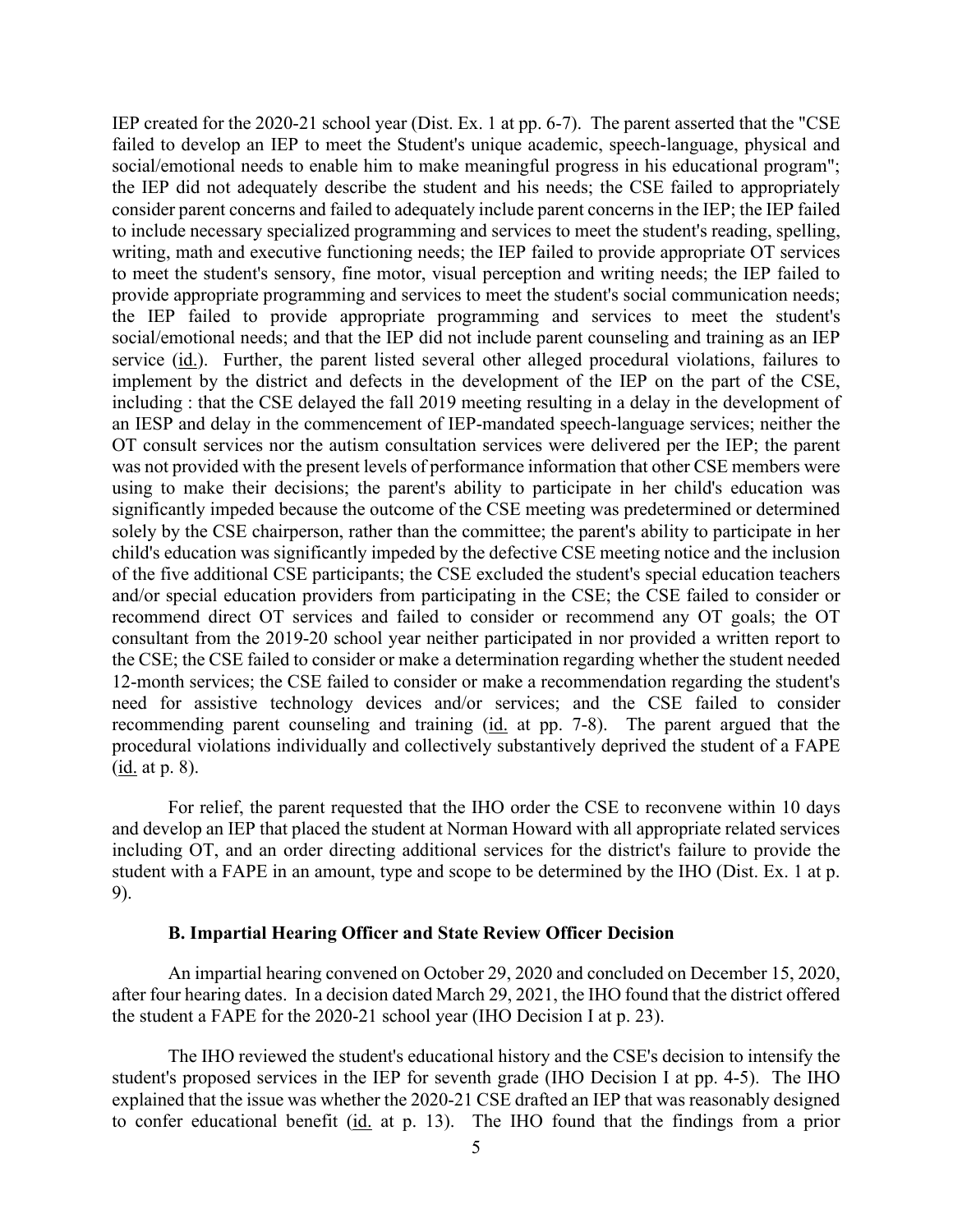unappealed IHO decision concerning the 2019-20 school year were clear and unambiguous (id.). current function in order to craft next year's educational plan" (id. at p. 14). The IHO stated that that didn't is an essential step in the formation of a subsequent IEP" (id.). The IHO concluded that he must review the 2020-21 school year within the framework of the prior unappealed IHO The IHO disagreed with the parent's argument that the findings regarding the 2019-20 school year had no bearing and found that "[e]very subsequent year builds on the year previously and the District is under an inherent obligation to review the previous plan in addition to the student's "[i]dentifying the interventions and services that worked last year, modifying or changing the ones decision (id.).

 since the previous IEP developed in June 2019 (IHO Decision I at pp. 15-16). The IHO found that special class or in a private school (*id.*). The IHO determined that the district was obligated to place the student in the LRE and that the CSE recommendation of an ICT program was Turning to the 2020-21 school year, the IHO held that there was no dispute in the due process complaint notice that the IEP did not contain an accurate description of the student's present levels of performance or needs, and "no evidence, data, or other information" presented to either the May or June 2020 CSE that indicated the student's special education needs had increased there was no objective evidence leading to a conclusion that the student must be placed in either a significantly less restrictive on the continuum of services compared to an approved private school for students with disabilities  $(id. at pp. 16-17)$ .

of the parent (*id.*). The IHO determined that the district failed to provide notice of the additional denial of a FAPE (id.). The IHO noted that the parents did not object or request an adjournment significantly impede the parents' opportunity to participate (*id.* at pp. 18-19). The IHO found that Next, the IHO discussed parental concerns and held that the parents were active participants in the June 2020 CSE meeting, even if they disagreed with the outcome (IHO Decision I at p. 17). The IHO then turned to specific procedural violations alleged by the parent, holding that the procedural violations alone were insufficient to warrant finding against the district (id. at p. 18). The IHO held that the parent's argument that the Norman Howard staff should have attended the June 2020 CSE meeting was without merit because the district did not have authority over the private school personnel and there is no statutory requirement that they be included, noting that, while the district did not invite them, they were not prohibited from attending at the request June 2020 CSE participants but found that it was a procedural violation that did not result in a at the June 2020 meeting and the presence of additional attendees at the meeting did not the record did not establish that the district predetermined the outcome of the CSE meeting, the district did not ignore or minimize data that would have suggested a more appropriate placement, and that the parties had differing views of the most appropriate placement for the student (id. at p. 19).

 19). The IHO ruled that "the CSE and the majority of the participants crafted an IEP that was The IHO concluded that the parent's allegations regarding procedural violations did not satisfy the additional requirements needed to constitute a denial of a FAPE (IHO Decision I at p. reasonably calculated to confer educational benefit" and that the CSE considered the previous year's proposed placement, which had been found to confer a FAPE to the student (id.). According to the IHO, the CSE "reviewed the student's current function against that of last year and determined, correctly, that the improvement exhibited by the student at the parental placement did not warrant continued placement" at that school (id. at pp. 19-20). The IHO explained that the parent was proceeding from a position of "if it is not broken, don't fix it" but that the district is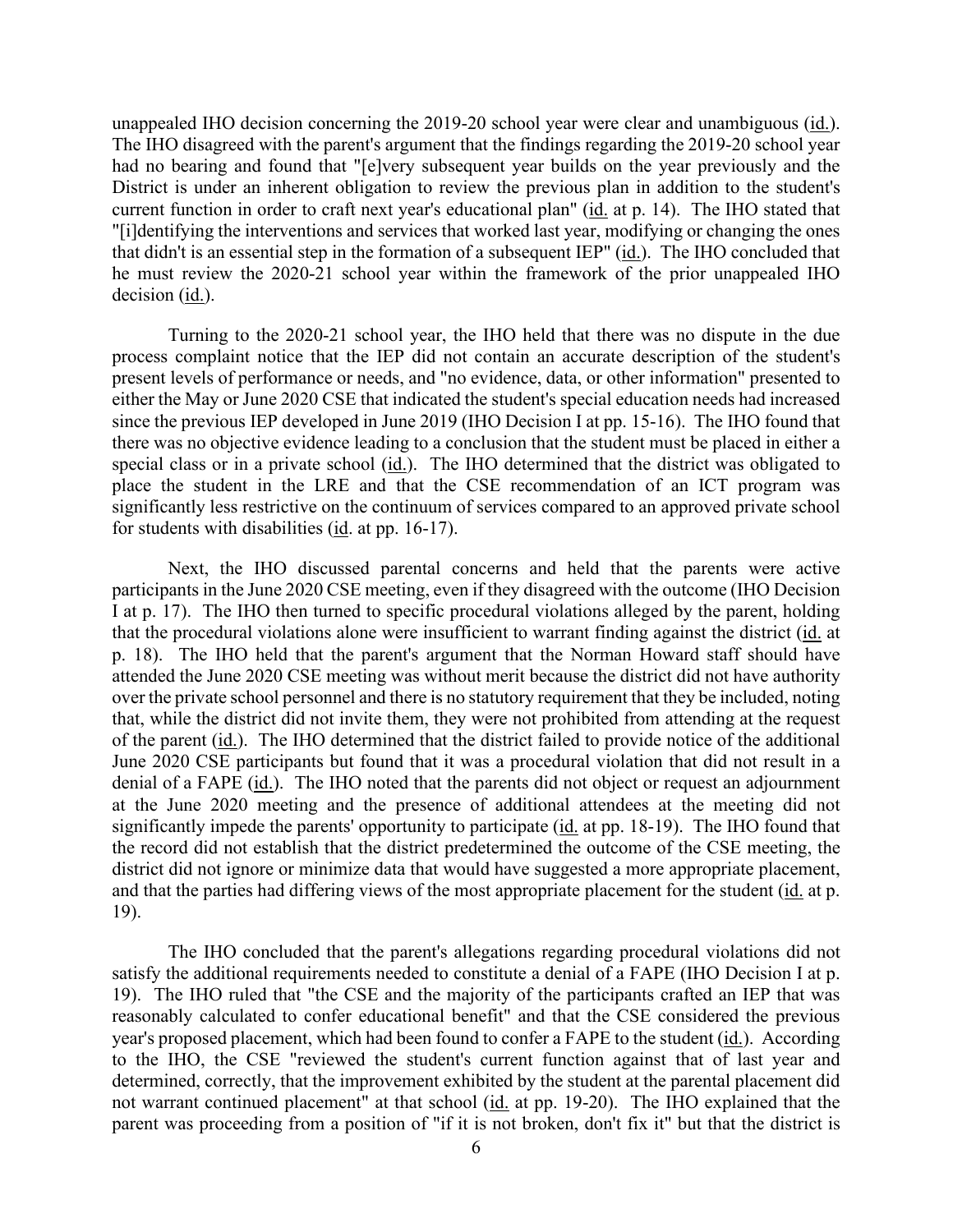charged with a greater responsibility that considers the LRE (*id.*). The IHO noted that, although mirror that success," and, instead, the district was required to provide the student the most the opportunity to remain among . . . similarly aged peers with a variety of different levels of functioning and backgrounds" (id. at p. 20). The IHO held that the district met its obligation (id.). the student saw great success at the parental placement, it was not the district's responsibility "to appropriate placement based on his "strengths, deficits, and in an environment that affords them

 reader and any appellate scrutiny" (IHO Decision at p. 20). The IHO held that the student's needs the IHO found that the parent would have succeeded in her burden to prove that Norman Howard p. 21). With regard to equitable considerations, the IHO found that while the parents participated IHO did not rule on whether equitable considerations weighed in favor of a particular outcome Next, the IHO turned to an analysis of the appropriateness of the unilateral placement, explaining that, although it was not necessary, it would be included due to "consideration of the were met at Norman Howard and that the student found success within its programs and clearly benefitted from the small, specialized instruction (id.). However, the IHO noted that "the placement c[ould] be arguably considered an optimal placement for the [s]tudent" but indicated that this was "neither the standard nor the requirement within the context of the IDEA" (id.). Still, was an appropriate placement for the student if the district did not offer the student a FAPE (id. at in the CSE meetings, actively discussed matters and did not thwart the district, they also remained "singularly focused on maintaining the [s]tudent's placement at the parental placement (id. at p. 22). The IHO found that the parent also failed to acknowledge that other placements might exist that could confer educational benefit upon the student (id.). Although making factual findings, the because the district prevailed by offering the student a FAPE (id.).

 No. 21-103). The SRO found that the IHO had largely based his determination that the student student's program has gained the stamp of approval of an IHO in a prior proceeding, that the IHO's time of the annual review." The SRO found that, due to the large number of due process complaint In a decision dated June 9, 2021, an SRO sustained the parent's appeal in part and remanded the matter to the IHO for further proceedings (Application of a Student with a Disability, Appeal had been offered a FAPE for the 2020-21 school year on a prior unappealed IHO decision. The SRO noted that such a practice came "perilously close to ratifying a specific type of predetermination by the district." The SRO warned that "[t]here is a danger, therefore, when the decision will overdetermine the subsequent recommendations of the CSE to the detriment of the comprehensive review the CSE is required to undertake based on the information before it at the notice claims that were left unaddressed, it appeared that the IHO had improperly relied on the unappealed IHO decision as the main framework of analysis for the 2020-21 school year, which resulted in errors and oversights that required remand.

 the student 12-month services, and (5) whether the alleged failure to include OT services, assistive With respect to the issues to be considered on remand, the SRO directed that the hearing record be further developed on the issue of whether or not AIS and learning lab constituted specially designed instruction required to be included on the student's IEP. In addition, the SRO directed the IHO to clarify whether or not he considered the provision of AIS and learning lab in finding that the student was offered a FAPE. The SRO also set fort specific issues that had not been addressed at all by the IHO, which included but were not limited to (1) whether the listed needs and present levels of performance were appropriate, (2) whether the district sufficiently evaluated the student to identify the student's educational needs, (3) whether the CSE considered the evaluative information that was available, (4) whether the CSE should have considered offering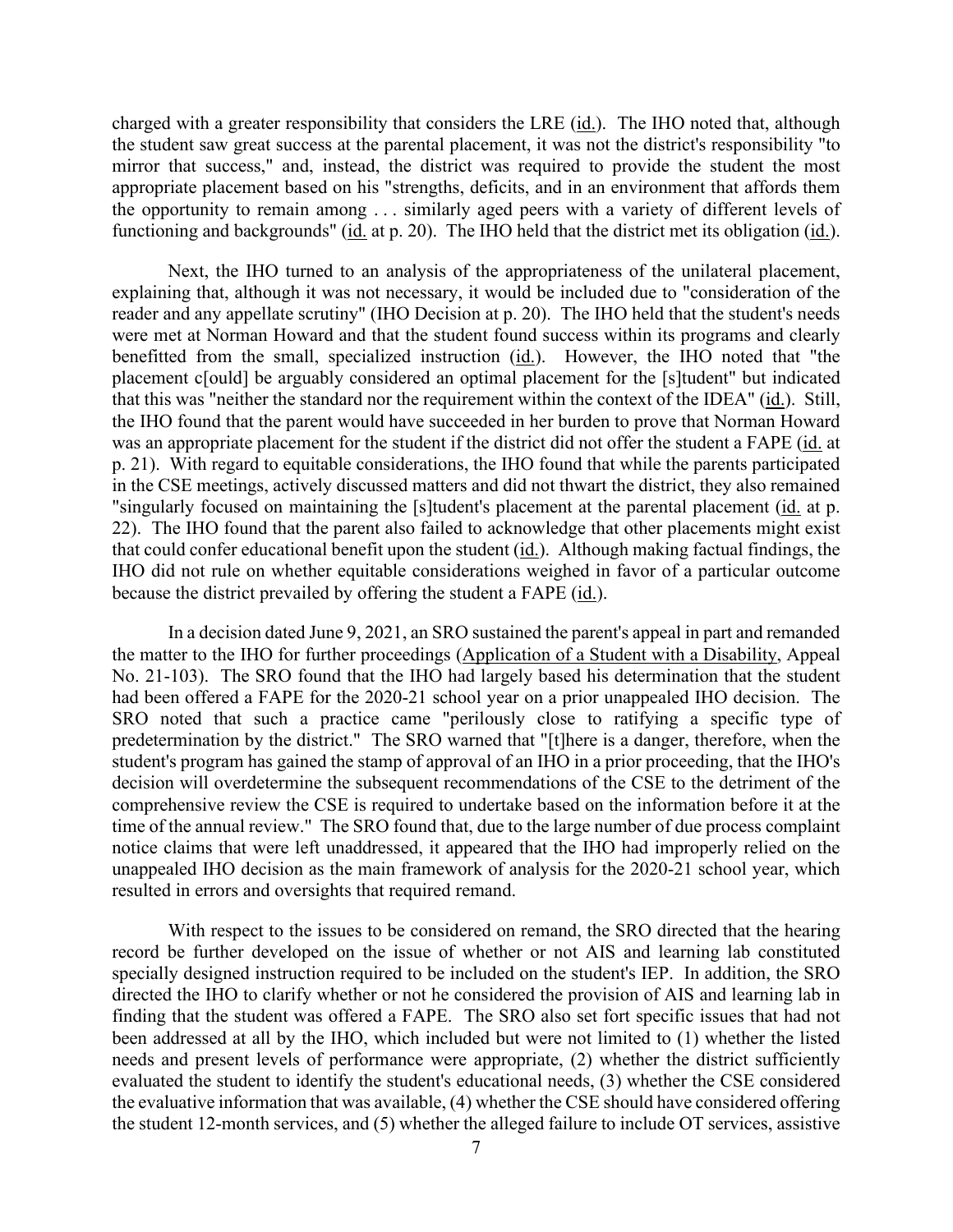technology services, and parent counseling and training in the June 2020 IEP resulted in a denial of a FAPE (see Dist. Ex. 1).<sup>3</sup> The SRO also noted that the parent raised claims regarding addressed by the IHO and should be upon remand (id. at pp. 7-8). implementation of services under the IESP in the due process complaint notice, which were not

 that the IHO found did not rise to the level of a denial of FAPE. Specifically, the SRO agreed that the district's failure to provide notice of the CSE participants was a procedural violation but found anticipated by the parent did not significantly impede her opportunity to participate in the CSE the second CSE meeting in June 2020 was not a procedural violation, as the parent was free to providers in May 2020 was incorporated into the June 2020 IEP as the June 2020 CSE adopted the the student's program and placement. The SRO directed that on remand the IHO should address The SRO then affirmed the IHO's determinations related to certain procedural violations that the presence of additional attendees at the June 2020 CSE meeting whose attendance was not process. In addition, the SRO found that the failure to include staff from Norman Howard during invite them. The SRO also agreed with the IHO that there was no evidence that this failure denied the parent the ability to participate, and the information provided by Norman Howard staff and present levels of performance created by the Norman Howard staff. The SRO further found that the hearing record supported the IHO's determination that the June 2020 CSE did not predetermine any other procedural violations asserted by the parent in the due process complaint notice that were not addressed in his decision.

 In conclusion, the SRO noted that to the extent the IHO's factual findings were a precursor to a finding that equitable considerations did not favor the parent, those findings on the record of reimbursement. Rather, the SRO indicated that the IHO's findings that the parent was a full and active participant in the CSEs would tend to support reimbursement, and the SRO left the final evidence presented thus far, even if accurate, were not sufficient to support a reduction or denial determination of equitable considerations to the IHO upon the fully developed hearing record.

#### **C. Impartial Hearing Officer Decision After Remand**

(Aug. 2[4,](#page-7-1) 2021 Tr. pp. 1-29).<sup>4, [5](#page-7-2)</sup> The parties discussed the lists of issues each had prepared at the request of the IHO to be determined during the proceeding (Aug. 24, 2021 Tr. pp. 4-11; IHO Exs. III; IV). The parties and the IHO next discussed whether or not the hearing record needed to be Following remand, the parties convened for a prehearing conference on August 24, 2021 expanded by calling additional witnesses and/or with the presentation of additional evidence (Aug.

<span id="page-7-0"></span> need for specially designed physical education but found that the claim was not raised in her due process complaint notice. The SRO left the determination as to whether that issue was ripe for review after remand to the <sup>3</sup> The SRO noted that the parent had asserted that the IHO failed to consider her claims regarding the student's IHO.

<span id="page-7-1"></span><sup>&</sup>lt;sup>4</sup> The transcript of proceedings that took place after remand was not paginated consecutively with the transcripts of the proceedings before remand. To the extent it is necessary to reference the proceedings after remand, citations to the transcript will be preceded by the date of the proceedings.

<span id="page-7-2"></span>was not recorded (Tr. p. 4). During the first prehearing conference, the parties were instructed to communicate <sup>5</sup> The transcript from the August 24, 2021 prehearing conference indicates that another prehearing conference was held on an earlier date but was not recorded, and that a portion of the August 24, 2021 prehearing conference with each other and identify the issues to be determined by the IHO after remand (id.).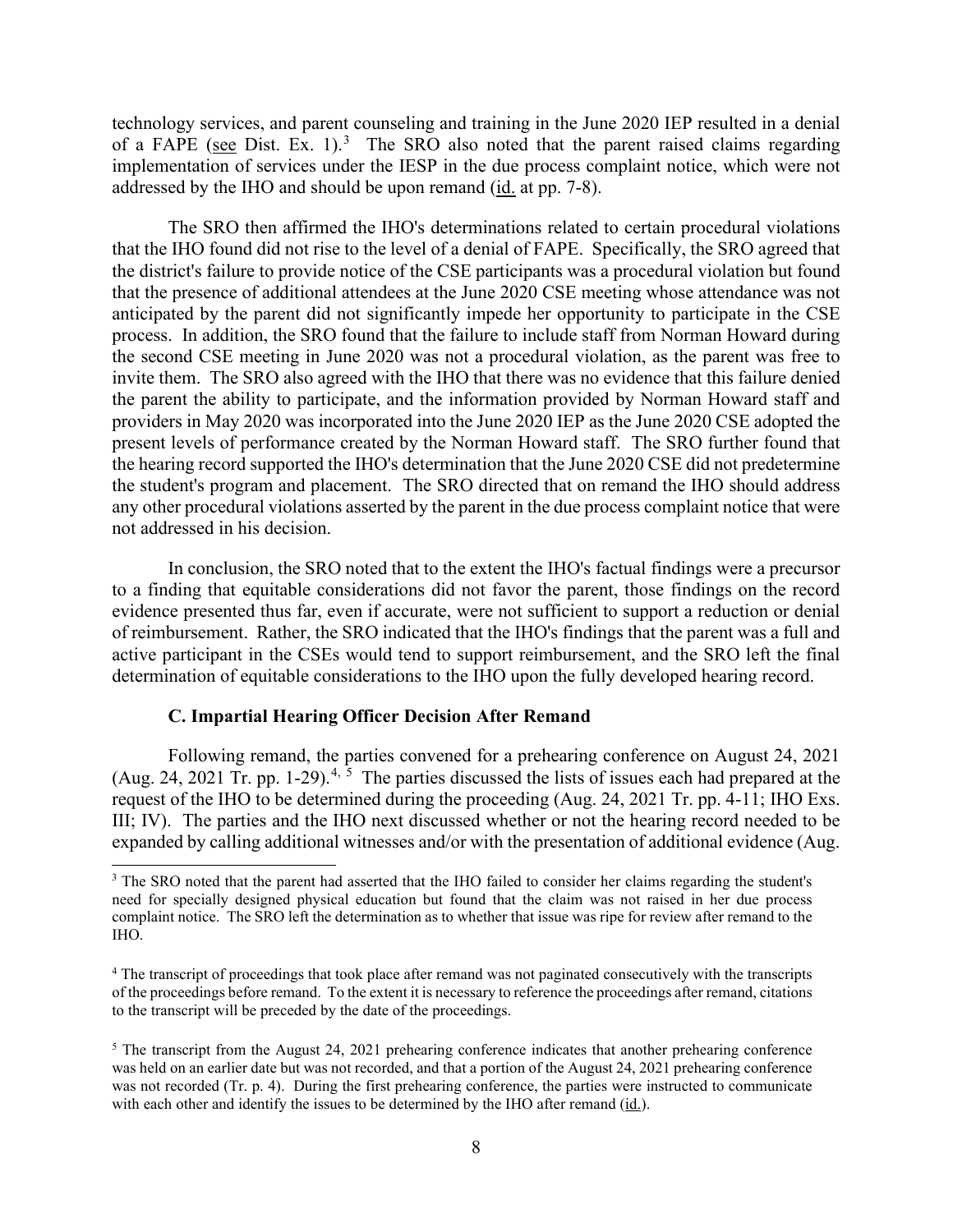24, 2021 Tr. pp. 12-13). Following the discussion, the parties agreed and the IHO determined that he would close the fact-finding portion of the proceeding and allow the parties to argue the merits of the identified issues in a brief and that the IHO would base his determination on those briefs (Aug. 24, 2021 Tr. pp. 13-22; see IHO Exs. V; VI). The IHO indicated that the list of issues presented by the parties would be admitted as IHO exhibits and that the "prior record [wa]s already in the record" and did not need to be "restate[d]" (Aug. 24, 2021 Tr. p. 26).

necessary (id.). The IHO indicated that the decision would be structured to address the "individual issues that were present at the time" of the June 2020 CSE meeting (*id.* at p. 13). In a decision dated November 24, 2021, the IHO found that the district offered the student a FAPE for the 2020-21 school year (IHO Decision II at pp. 27, 28, 30). The IHO reiterated that during the second prehearing conference the parties agreed with the IHO's determination that it was not necessary to enlarge the hearing record (id. at p. 3). The parties further stated that they were afforded ample opportunity to present their cases and that no further witness testimony was

requirements of the student for the 2020-21 school year (*id.* at p. 15). Initially, the IHO addressed the SRO's finding that he had overly relied on the prior unappealed IHO decision relative to the 2019-20 school year in finding the student was offered a FAPE for the 2020-21 school year (IHO Decision II at p. 13). The IHO stated that the 2019-20 IEP was only relevant to the 2020-21 school year to the extent that it was found to offer FAPE and the June 2020 CSE could rely on the prior IEP as a starting point in its review for the programmatic

 Next the IHO addressed whether or not AIS and learning lab were required to be included learning lab did not qualify as specially designed instruction and neither service was considered in his determination that the student was offered a FAPE for the 2020-21 school year (id. at pp. 16- 17). Concerning the student's present levels of educational performance and needs, the IHO were consistent with the student's progress reports (*id.* at p. 20). on the student's IEP (IHO Decision II at p. 15). The IHO determined that the provision of AIS and reiterated that this information was provided by the staff of Norman Howard and that there was no suggestion that additional information was required to determine the student's needs (id. at pp. 17-19). The IHO further noted that the parent was in agreement with the present levels of performance as outlined by the student's providers at Norman Howard (id. at p. 19). The IHO also found that the district correctly relied on the present levels of performance reported by the staff of Norman Howard because "the CSE did not independently determine additional evaluations were necessary" and that the hearing record did not indicate a need for further evaluation (id.). In conclusion, the IHO determined that the present levels of performance were well-developed and based on the student's then-current functioning as identified and delineated by the staff of Norman Howard and

considering if an ICoT class was appropriate for this student" (id.). Next, the IHO found that "the With regard to OT and assistive technology, the IHO first noted that the June 2020 CSE recommended four hours of OT consultation as a support for school personnel based on the student's ability to produce writing using assistive technology, his age-appropriate gross motor skills, his response to physical movement to regulate himself, and further that the student responded well to scheduled breaks, sensory items, and the ability to stand and move while working (IHO Decision II at p. 20). For those reasons, the IHO found "the CSE was correct in CSE determined that accessing and utilizing technology was a strength" and "[t]herefore assistive technology may be needed but a service to assist, support, and identify what technologies would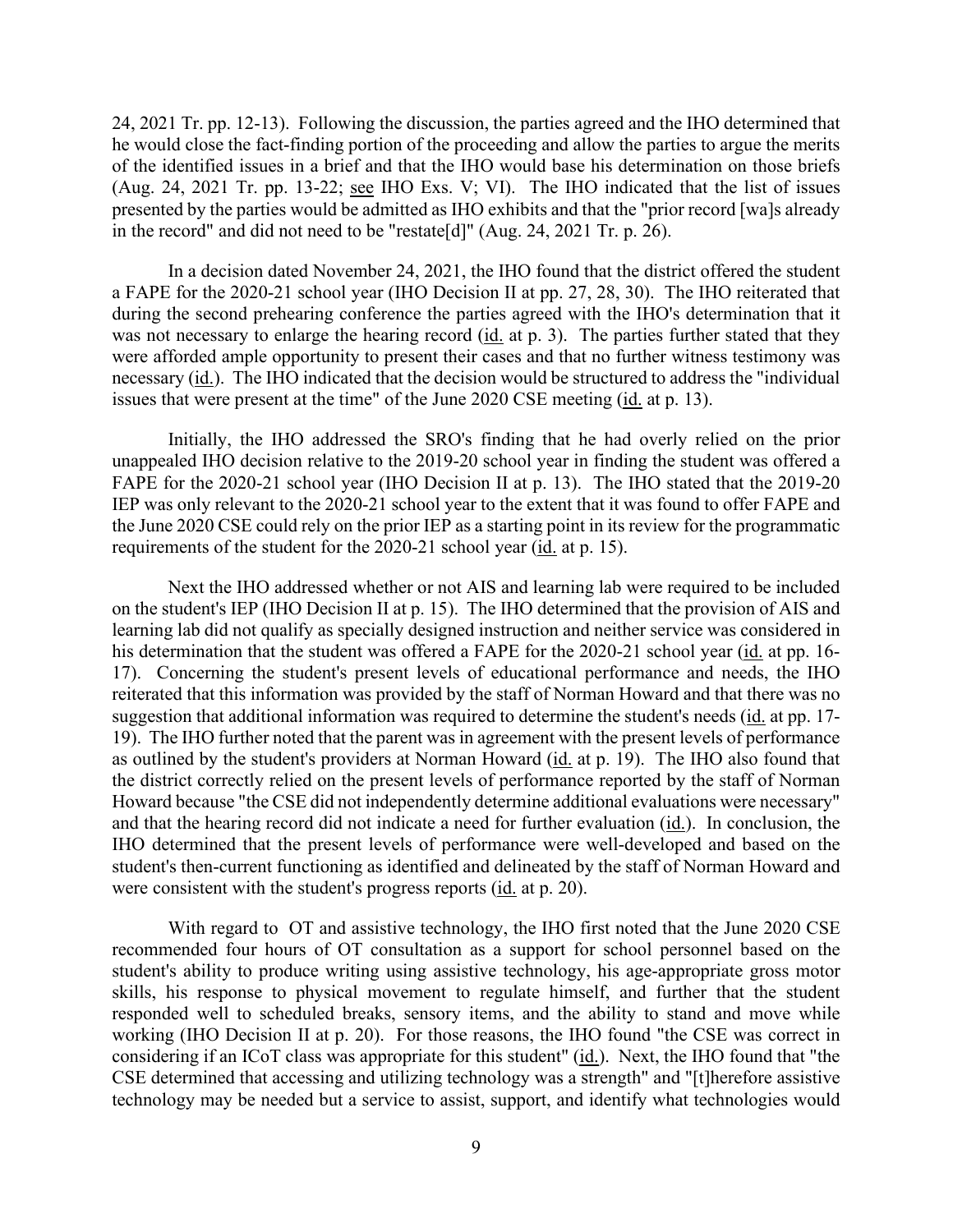be helpful [wa]s not required"  $(id)$ . On that basis, the IHO determined that the CSE "was correct to consider that assistive technology as a service may not be needed" (id.).

 With respect to parent counseling and training, the IHO found that "the inclusion of any service . . . should not be automatically included (or excluded) unless there [are] unique factual p. 21). The IHO then stated that he did "not interpret the regulations to mandate that all parents benefit" (id.). The IHO found that the hearing record was "devoid as to any need for parental counseling and in fact . . . suggest[ed] the parent[] [was] well aware of [her] child's deficits and circumstances of the case suggest that its inclusion or exclusion is warranted" (IHO Decision II at undergo Parent Counseling and Training" (id.). Next, the IHO stated that even if parent counseling and training was required by State regulation, he did not find "its absence to be a defacto deprivation of the Student's right to a FAPE therefore alleviating the need to make a determination that the IEP as a whole was reasonably calculated to enable the student to receive educational ha<sup>[d]</sup> taken a proactive role in his education" (id.).

The IHO next addressed the district's failure to recommend resource room services for the student (IHO Decision II at p. 21). While acknowledging that, at the time of the June 2020 CSE meeting, the district did not offer resource room services, the IHO credited the testimony of the district's director of special education that resource room services would have been made available to the student if he required resource room services to receive a FAPE (id. at pp. 21-22).

 record did not suggest that the CSE had reasonable cause to consider 12-month services and, even June 2020 CSE meeting (id.). The IHO further found that the June 2020 CSE was responsive to (<u>id.</u> at p. 23). Concerning the failure to recommend 12-month services, the IHO found that the hearing if it had, there was no evidence in the hearing record to suggest that the student's deficits placed him at risk for substantial regression (IHO Decision II at p. 22). With regard to parent participation, the IHO determined that both of the student's parents were active participants in the the parents' concerns but did not recommend the parents' preferred placement at Norman Howard

 challenges "must be viewed within the larger context of whether the ICoT program [wa]s extent the implementation of the June 2020 IEP included remote instruction, this did not result in a denial of a FAPE (id. at p. 25). The IHO found that "remote measures served as a reasonable With respect to an LRE analysis, the IHO found that a prolonged analysis was not required because the student was recommended to attend an ICT classroom in a regular education setting and that the parent's preferred placement was "objectively more restrictive" (IHO Decision II at p. 24). The IHO further stated that the parent's argument that an ICT classroom failed to address the concerns that the placement would overwhelm the student with sensory input and provide social appropriate at all" (id.). Regarding remote instruction as a result of Covid-19, the IHO determined that the pandemic had no impact on the recommendations made by the June 2020 CSE and to the alternative given the broader context of the COVID-19 pandemic" (id.).

Next, the IHO addressed the overall appropriateness of the June 2020 CSE's recommendations (IHO Decision II at pp. 25-27). The IHO determined that the student's deficits were identified at the June 2020 CSE meeting, the student had demonstrated improvement year after year, and the evidence indicated that the district was able to provide the core programmatic functions of the Norman Howard program in a regular education environment, and that, taking into account that "the 2019-20 proposed IEP provisioned a FAPE[,] a fair preponderance of the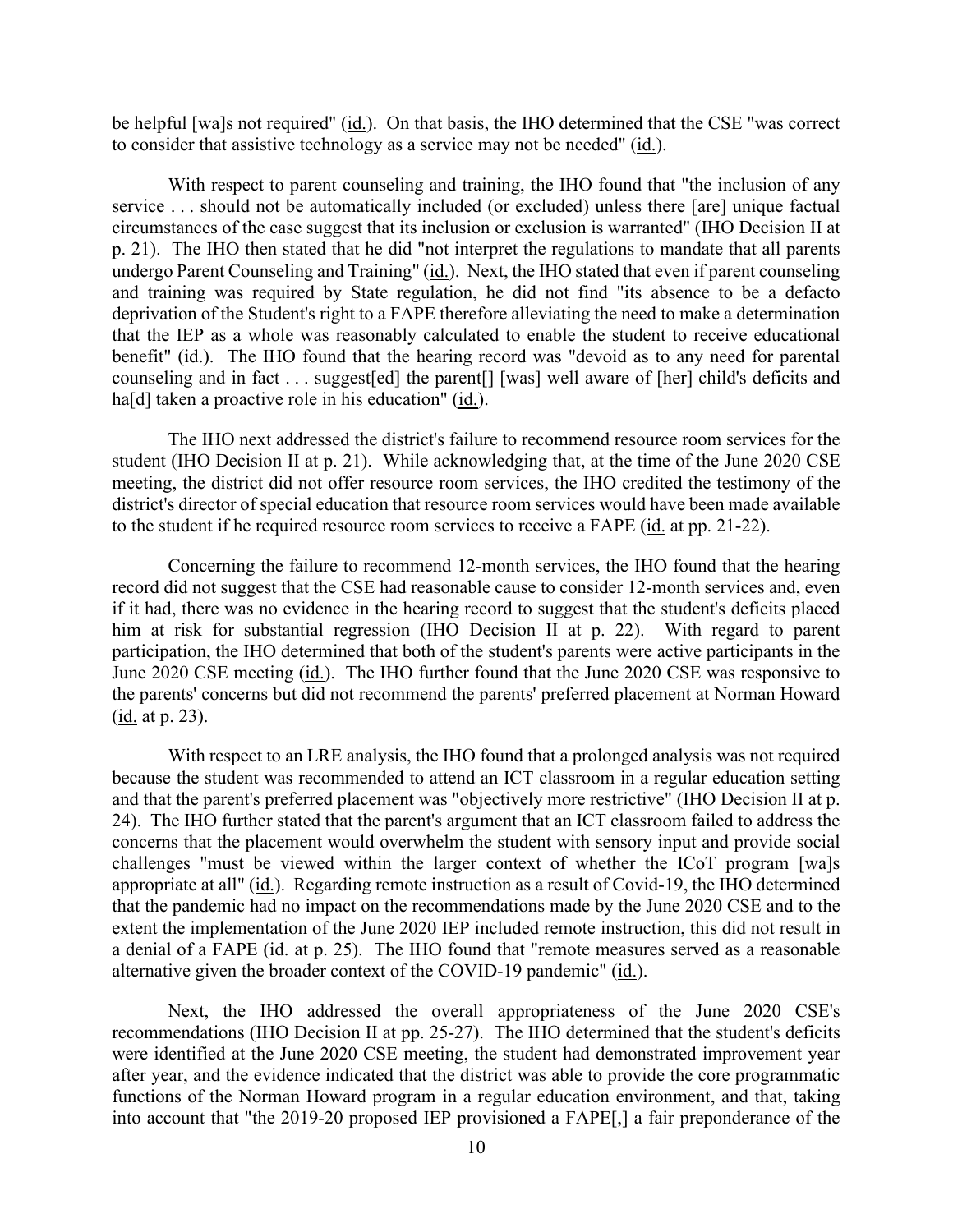educational benefit (*id.* at p. 27). evidence supports the conclusion that the ICoT program [wa]s reasonably calculated to enable the Student to receive educational progress" (id. at pp. 26-27). With regard to the procedural violations alleged by the parent, the IHO found that they did "not satisfy the additional requirements required to find a denial of FAPE" and that the June 2020 IEP was reasonable calculated to confer

 equitable considerations would not have warranted a reduction in an award of tuition After determining that the district had offered the student a FAPE for the 2020-21 school year, the IHO found that Norman Howard was an appropriate unilateral placement and that reimbursement (IHO Decision at pp. 27-29).

#### **IV. Appeal for State-Level Review**

 21 IEP offered a FAPE based on all of the information available to the CSE at the time it made its needs as of the May and June 2020 CSEs (id. 1). According to the parent, the IHO ignored setting would be detrimental. The parent argues that the OT IEE and input of Norman Howard LRE analysis overall. The parent appeals and asserts that the IHO erred in finding that the student was offered a FAPE for the 2020-21 school year. The parent argues that the IHO gave undue weight to the unimplemented 2019-20 IEP and the prior unappealed IHO decision, which found that the 2019- 20 IEP offered the student a FAPE, "instead of confining his consideration to whether" the 2020 decision (Req. for Rev. ¶ 2). The parent argues that, in finding that there was no indication that the student's special education needs had increased in intensity or changed in type or quality from the prior school year, the IHO improperly restricted his consideration to evidence of an "increase in the type or intensity" of the student's needs and improperly ignored the evidence of the student's evidence that the information available to the May and June 2020 CSEs demonstrated the student would not progress in a classroom with ICT services and improperly accorded greater weight to district CSE participants that did not have personal knowledge of the student. The parent indicates that information available to the CSEs included evaluations and input provided by the Norman Howard staff that the ICT program was unlikely to produce progress and that placement in that staff demonstrated that the student required a smaller, quieter, more structured learning environment with a decreased instructional pace. The parent also contends that the IHO erred as a matter of law in finding that the recommended ICT classroom was the student's LRE and in his

 of district witnesses. The parent further argues that the IHO's findings underscore his failure to strategies across content areas, specially designed math instruction, direct instruction and built-in Next the parent alleges that the IHO's finding that the district was able to provide the core programmatic functions of the student's program at Norman Howard in a regular education setting was contrary to the evidence in the hearing record and that the IHO mischaracterized the testimony consider the material evidence that shows the disparity between the special education supports that produced progress for the student at Norman Howard and the inappropriate IEP program. In addition, the parent asserts that the IHO's decision does not account for the district's failure to consider the program and supports provided by Norman Howard that produced progress during the 2019-20 school year in making its recommendations for the June 2020 IEP. Specifically, the parent contends that the June 2020 IEP did not address the student's sensory needs, social communication needs, social/emotional needs, need for small group instruction, daily 1:1 specially designed multisensory reading instruction, daily writing instruction, common reading and writing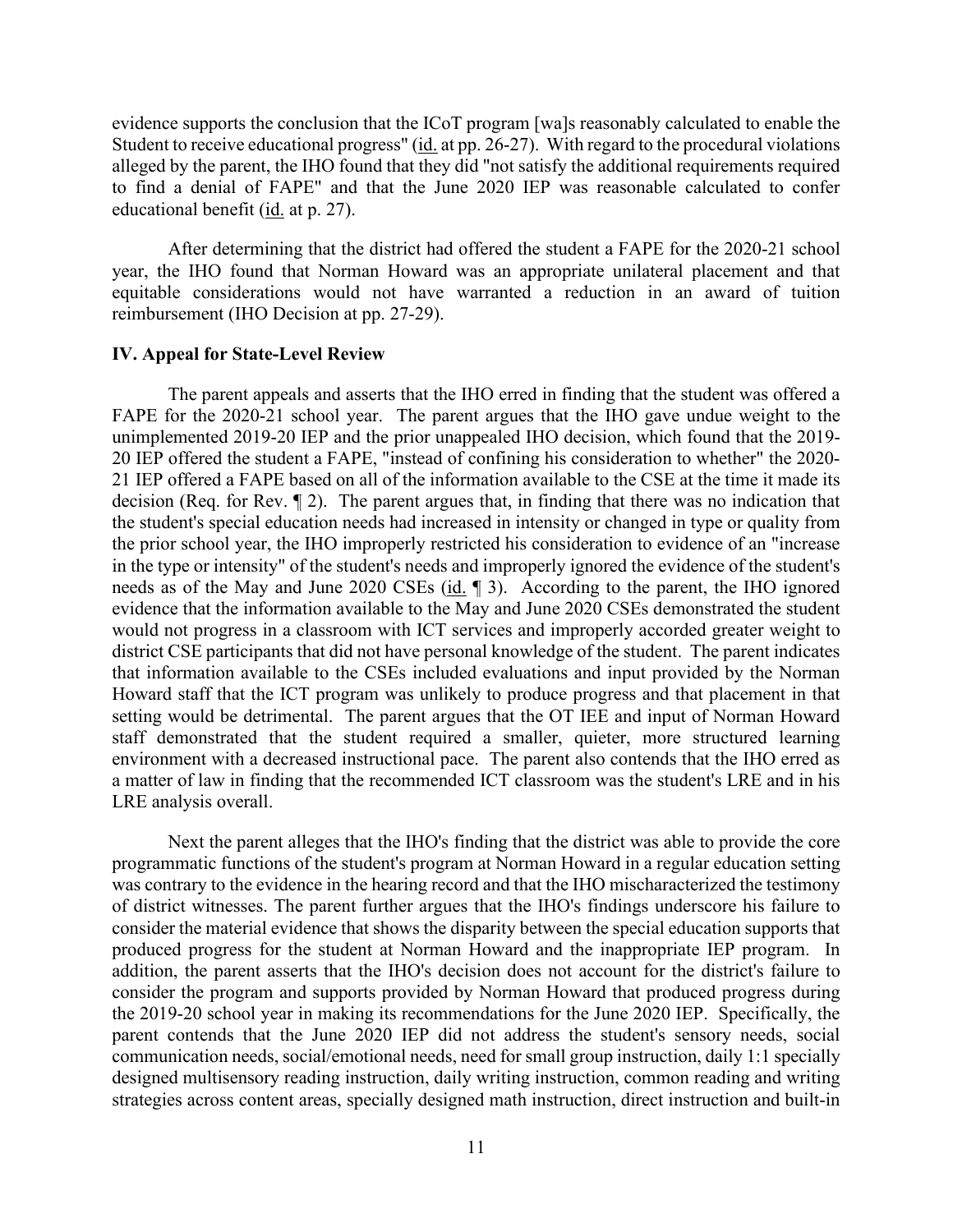supports and strategies throughout the school day to address the student's executive functioning needs.

consider the OT IEE when making the recommendation.<sup>[6](#page-11-0)</sup> The parent alleges that the IHO failed the IHO failed to address her claim that the district did not timely and appropriately evaluate the The parent also asserts that the IHO erred in finding the June 2020 recommendation for four hours of OT consultation would meet the student's needs and alleges that the CSE failed to to hold the district to its burden to demonstrate that an OT consultation would address the student's needs and argues that the student required direct OT services. The parent also argues that the IHO failed to address the parent's claims related to special transportation. The parent also contends that student in all areas of suspected need and erred in finding that the district relied on adequate evaluative information.

 recommend assistive technology. The parent contends the IHO erred in finding that the CSE was With respect to assistive technology, the parent alleges that the IHO failed to hold the district to its burden to demonstrate that the student did not require assistive technology and that the CSE failed to consider the student's assistive technology needs in all settings and failed to correct to consider that assistive technology as a service may not be needed.

 Next the parent argues that the IHO failed to hold the district to its burden to demonstrate that the student did not require 12-month services and that the IHO ignored evidence that the student was at risk of substantial regression.

 procedural violation. The parent also argues that the IHO erred in his determinations related to resource room services. The parent asserts that the reason the CSE did not recommend resource Regarding parent counseling and training, the parent alleges that the IHO erred in finding that the June CSE's failure to consider and recommend parent counseling and training was not a room services was because the district does not offer resource room services.

 procedural violations committed by the district rose to the level of a denial of a FAPE and requests In conclusion, the parent asserts that the IHO erred in failing to find that cumulative that the IHO's determinations be reversed and that the district be required to reimburse the parent for the cost of the student's attendance at Norman Howard for the 2020-21 school year.

In an answer, the district denies the parent's material allegations and requests that the parent's request for review be dismissed.

#### **V. Applicable Standards**

Two purposes of the IDEA (20 U.S.C. §§ 1400-1482) are (1) to ensure that students with disabilities have available to them a FAPE that emphasizes special education and related services designed to meet their unique needs and prepare them for further education, employment, and independent living; and (2) to ensure that the rights of students with disabilities and parents of such students are protected (20 U.S.C. § 1400[d][1][A]-[B]; see generally Forest Grove Sch. Dist. v.

<span id="page-11-0"></span><sup>6</sup> The parent, apparently referring to implementation of the student's IEP during the 2019-20 school year, also alleges that the OT consultation was limited and not implemented after in-person learning ended on March 13, 2020.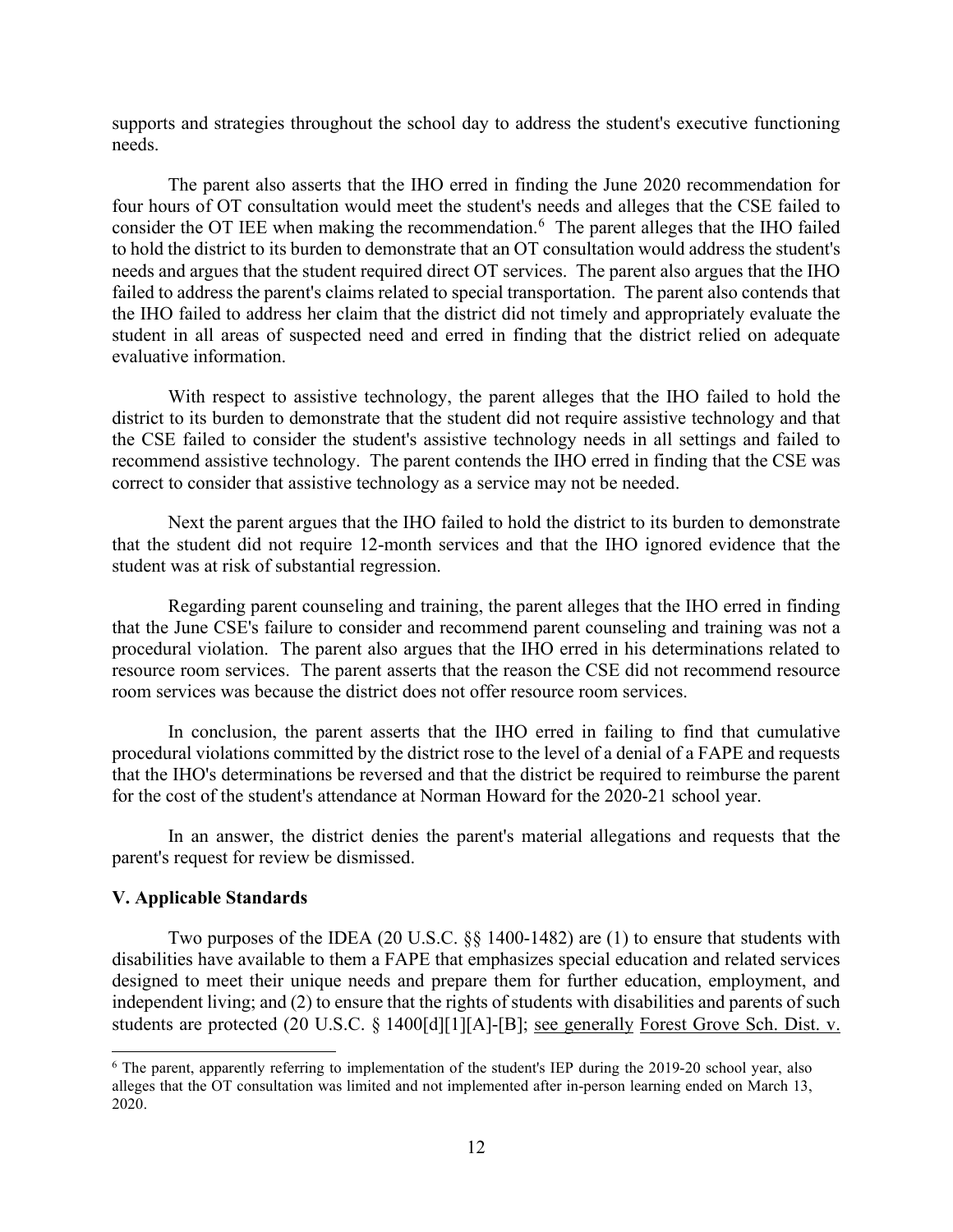T.A., 557 U.S. 230, 239 [2009]; Bd. of Educ. of Hendrick Hudson Cent. Sch. Dist. v. Rowley, 458 U.S. 176, 206-07 [1982]).

 A FAPE is offered to a student when (a) the board of education complies with the 2014]; <u>R.E. v. New York City Dep't of Educ.</u>, 694 F.3d 167, 189-90 [2d Cir. 2012]; <u>M.H. v. New</u> 458 U.S. at 206; see T.P. v. Mamaroneck Union Free Sch. Dist., 554 F.3d 247, 253 [2d Cir. 2009]). errors render an IEP legally inadequate under the IDEA (M.H., 685 F.3d at 245; A.C. v. Bd. of parents' opportunity to participate in the decision-making process regarding the provision of a procedural requirements set forth in the IDEA, and (b) the IEP developed by its CSE through the IDEA's procedures is reasonably calculated to enable the student to receive educational benefits (Rowley, 458 U.S. at 206-07; T.M. v. Cornwall Cent. Sch. Dist., 752 F.3d 145, 151, 160 [2d Cir. York City Dep't of Educ., 685 F.3d 217, 245 [2d Cir. 2012]; Cerra v. Pawling Cent. Sch. Dist., 427 F.3d 186, 192 [2d Cir. 2005]). "'[A]dequate compliance with the procedures prescribed would in most cases assure much if not all of what Congress wished in the way of substantive content in an IEP'" (Walczak v. Fla. Union Free Sch. Dist., 142 F.3d 119, 129 [2d Cir. 1998], quoting Rowley, 458 U.S. at 206; <u>see T.P. v. Mamaroneck Union Free Sch. Dist.</u>, 554 F.3d 247, 253 [2d Cir. 2009]). The Supreme Court has indicated that "[t]he IEP must aim to enable the child to make progress. After all, the essential fu advancement" (Endrew F. v. Douglas Cty. Sch. Dist. RE-1, 580 U.S. , 137 S. Ct. 988, 999 [2017]). While the Second Circuit has emphasized that school districts must comply with the checklist of procedures for developing a student's IEP and indicated that "[m]ultiple procedural violations may cumulatively result in the denial of a FAPE even if the violations considered individually do not" (R.E., 694 F.3d at 190-91), the Court has also explained that not all procedural Educ. of the Chappaqua Cent. Sch. Dist., 553 F.3d 165, 172 [2d Cir. 2009]; Grim v. Rhinebeck Cent. Sch. Dist., 346 F.3d 377, 381 [2d Cir. 2003]). Under the IDEA, if procedural violations are alleged, an administrative officer may find that a student did not receive a FAPE only if the procedural inadequacies (a) impeded the student's right to a FAPE, (b) significantly impeded the FAPE to the student, or (c) caused a deprivation of educational benefits (20 U.S.C. § 1415[f][3][E][ii]; 34 CFR 300.513[a][2]; 8 NYCRR 200.5[j][4][ii]; Winkelman v. Parma City Sch. Dist., 550 U.S. 516, 525-26 [2007]; R.E., 694 F.3d at 190; M.H., 685 F.3d at 245).

based on a determination of whether the student received a FAPE  $(20 \text{ U.S.C. } 8 \text{ 1415}[\text{f}][3][\text{E}][i])$ . adequacy of a given IEP turns on the unique circumstances of the child for whom it was created" produce progress, not regression,' and . . . affords the student with an opportunity greater than mere The IDEA directs that, in general, an IHO's decision must be made on substantive grounds A school district offers a FAPE "by providing personalized instruction with sufficient support services to permit the child to benefit educationally from that instruction" (Rowley, 458 U.S. at 203). However, the "IDEA does not itself articulate any specific level of educational benefits that must be provided through an IEP" (Walczak, 142 F.3d at 130; see Rowley, 458 U.S. at 189). "The (Endrew F., 137 S. Ct. at 1001). The statute ensures an "appropriate" education, "not one that provides everything that might be thought desirable by loving parents" (Walczak, 142 F.3d at 132, quoting Tucker v. Bay Shore Union Free Sch. Dist., 873 F.2d 563, 567 [2d Cir. 1989] [citations omitted]; see Grim, 346 F.3d at 379). Additionally, school districts are not required to "maximize" the potential of students with disabilities (Rowley, 458 U.S. at 189, 199; Grim, 346 F.3d at 379; Walczak, 142 F.3d at 132). Nonetheless, a school district must provide "an IEP that is 'likely to 'trivial advancement'" (Cerra, 427 F.3d at 195, quoting Walczak, 142 F.3d at 130 [citations omitted]; <u>see T.P.</u>, 554 F.3d at 254; P. v. Newington Bd. of Educ., 546 F.3d 111, 118-19 [2d Cir. 2008]). The IEP must be "reasonably calculated to provide some 'meaningful' benefit" (Mrs. B. v.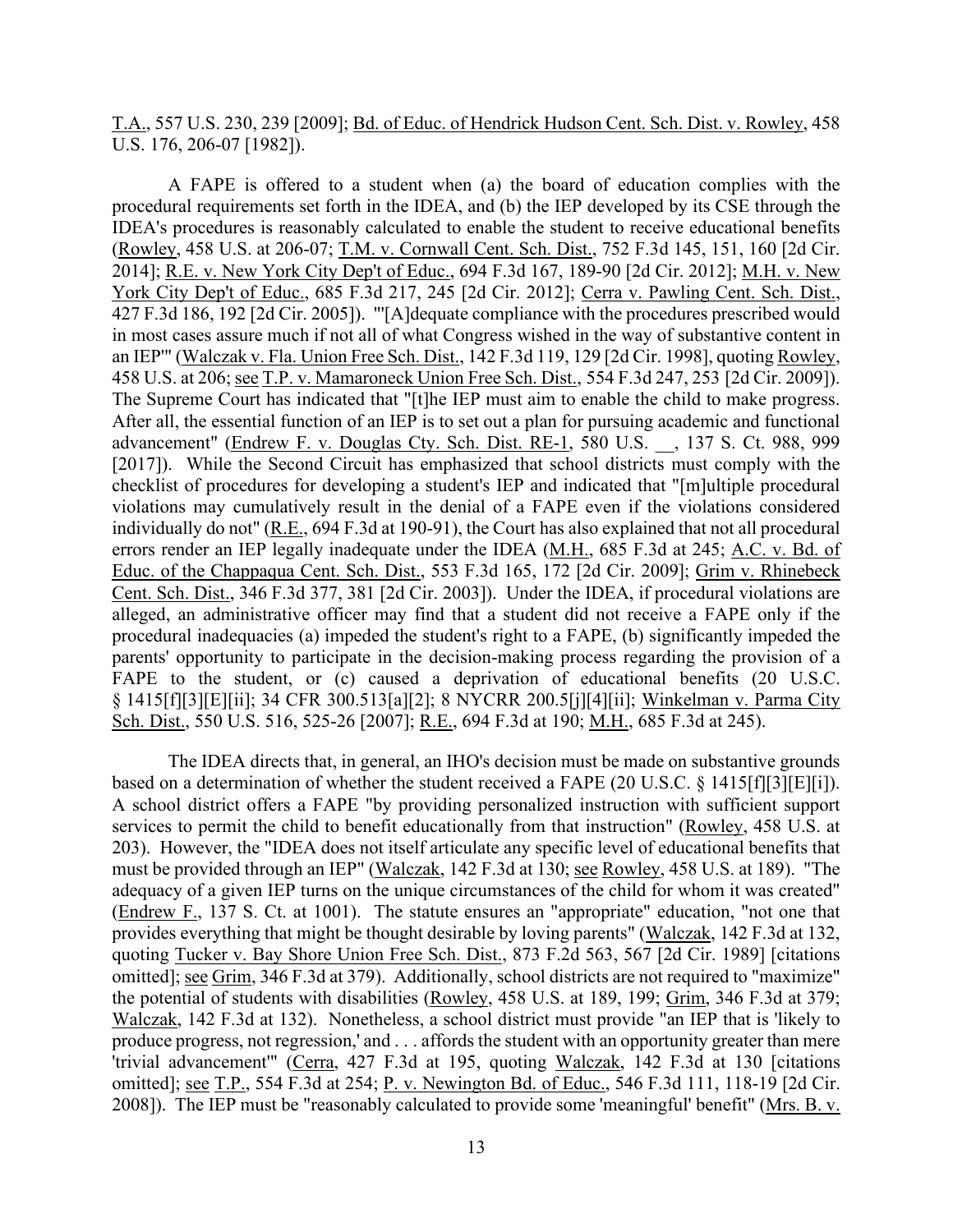Milford Bd. of Educ., 103 F.3d 1114, 1120 [2d Cir. 1997]; see Endrew F., 137 S. Ct. at 1001 [holding that the IDEA "requires an educational program reasonably calculated to enable a child to make progress appropriate in light of the child's circumstances"]; Rowley, 458 U.S. at 192). The student's recommended program must also be provided in the LRE (20 U.S.C. § 1412[a][5][A]; 34 CFR 300.114[a][2][i], 300.116[a][2]; 8 NYCRR 200.1[cc], 200.6[a][1]; see Newington, 546 F.3d at 114; Gagliardo v. Arlington Cent. Sch. Dist., 489 F.3d 105, 108 [2d Cir. 2007]; Walczak, 142 F.3d at 132).

An appropriate educational program begins with an IEP that includes a statement of the student's present levels of academic achievement and functional performance (see 34 CFR 300.320[a][1]; 8 NYCRR 200.4[d][2][i]), establishes annual goals designed to meet the student's needs resulting from the student's disability and enable him or her to make progress in the general education curriculum (see 34 CFR 300.320[a][2][i], [2][i][A]; 8 NYCRR 200.4[d][2][iii]), and provides for the use of appropriate special education services (see 34 CFR 300.320[a][4]; 8 NYCRR 200.4[d][2][v]).<sup>7</sup>

70 [1985]; R.E., 694 F.3d at 184-85; T.P., 554 F.3d at 252). In Burlington, the Court found that in a proper case under the IDEA (471 U.S. at 370-71; see Gagliardo, 489 F.3d at 111; Cerra, 427 (Burlington, 471 U.S. at 370-71; <u>see</u> 20 U.S.C. § 1412[a][10][C][ii]; 34 CFR 300.148). A board of education may be required to reimburse parents for their expenditures for private educational services obtained for a student by his or her parents, if the services offered by the board of education were inadequate or inappropriate, the services selected by the parents were appropriate, and equitable considerations support the parents' claim (Florence County Sch. Dist. Four v. Carter, 510 U.S. 7 [1993]; Sch. Comm. of Burlington v. Dep't of Educ., 471 U.S. 359, 369- Congress intended retroactive reimbursement to parents by school officials as an available remedy F.3d at 192). "Reimbursement merely requires [a district] to belatedly pay expenses that it should have paid all along and would have borne in the first instance" had it offered the student a FAPE

the appropriateness of such placement (Educ. Law  $\S$  4404[1][c]; <u>see R.E.</u>, 694 F.3d at 184-85). The burden of proof is on the school district during an impartial hearing, except that a parent seeking tuition reimbursement for a unilateral placement has the burden of proof regarding

#### **VI. Discussion – FAPE, ICT Services and Building-Level Services**

 On remand, the IHO was directed to develop the hearing record on the issue of whether or not building-level services that were available to all students in the form of AIS and learning lab constituted specially designed instruction required to be included on the student's IEP. The IHO was further directed to clarify whether or not he considered the provision of AIS and learning lab in finding that the student was offered a FAPE. The parties stipulated that further development of the hearing record was not required, and the IHO clarified that he did not consider the provision of AIS and learning lab to the student in finding that the district's recommendations for an ICT classroom, speech-language therapy, speech-language consultation, autism consultation, and OT

<span id="page-13-0"></span> ambitious in light of his [or her] circumstances, just as advancement from grade to grade is appropriately  $<sup>7</sup>$  The Supreme Court has stated that even if it is unreasonable to expect a student to attend a regular education</sup> setting and achieve on grade level, the educational program set forth in the student's IEP "must be appropriately ambitious for most children in the regular classroom. The goals may differ, but every child should have the chance to meet challenging objectives" (Endrew F., 137 S. Ct. at 1000).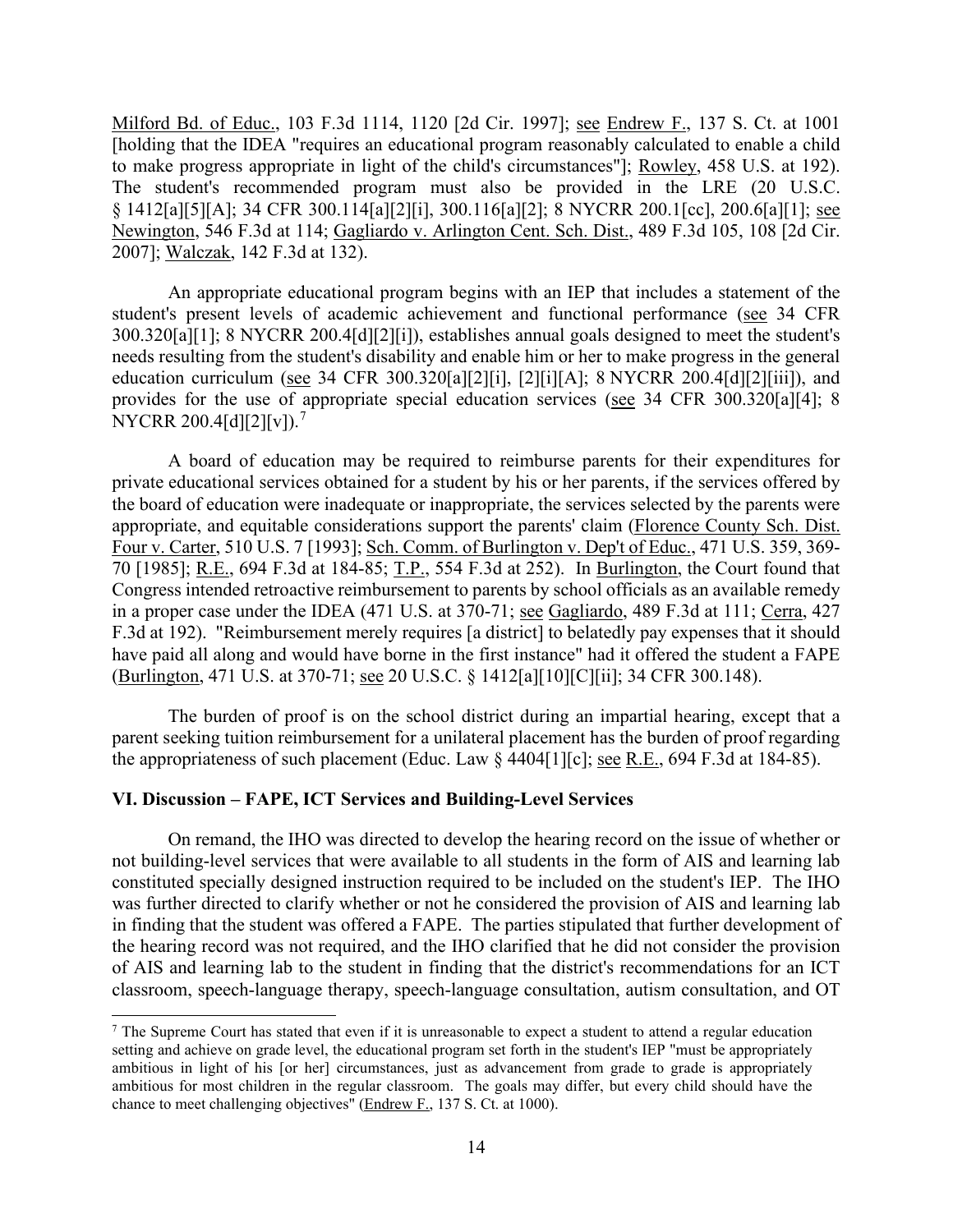consultation offered the student a FAPE. The hearing record does not support the IHO's instruction in an AIS class (Parent Ex. B at pp. 4-5). Relatedly, learning lab was contemplated by education teacher in the ICT classroom (Parent Ex. B at p. 15; Tr. pp. 100-01, 131-132, 134-35). reliance on the building-level services of AIS and learning lab to address his needs with specialized should have been included in the student's IEP and, absent such inclusion, the ICT and related determination. Rather, the hearing record supports the parent's contention that the student required specially designed instruction in reading to receive educational benefit. The June 2020 IEP did not include a recommendation for specially designed reading instruction. Moreover, the district's reading teacher acknowledged at the June 2020 CSE meeting that the student would not receive reading instruction as a special education service, but instead would receive small group reading the CSE as an additional support to the specialized instruction provided to the student by the special Accordingly, as discussed below, the student's special education needs, and the CSE's explicit instruction as an adjunct to the ICT services recommended in the IEP, necessitate that such services services recommended for the student were not supportive enough to offer the student a FAPE.

 provides useful context with respect to determining whether the program recommended by the contemplated that the student would receive in the form of AIS and learning lab. According to the May 6, 2020 Norman Howard report card (Dist. Exs. 25 at pp. 4, 16; see Dist. Exs. 6; 19; 26,). Although not in dispute, a review of the student's needs as reflected in the June 2020 IEP CSE addressed the student's needs without reference to the building-level supports it was IEP, in determining the student's needs, the June 2020 CSE considered an October 25, 2019 Level I Vocational Assessment, a March 5, 2020 speech-language progress summary, and the student's The June 2020 IEP present levels of performance were taken from the May 2020 IESP which were inputted by the student's providers at Norman Howard and are reflective of the student's performance in a 12:1+1 special class of five to eight students (Tr. pp. 93, 97-98, 408, 419; compare Dist. Ex. 24 at pp. 7-10 with Dist. Ex. 25 at pp. 7-10).<sup>[8](#page-14-0)</sup>

 skills, social regulation, and flexible thinking (Dist. Ex. 25 at pp. 7-10). The June 2020 IEP and had engaged in self-reflection as it related to his own learning (Dist. Ex. 25 at p. 7). The student could identify strengths, weaknesses, as well as "unthinkables," that affected his learning (id.). The IEP described "unthinkables" as roadblocks that could be encountered that made preferred topic (Dist. Ex. 25 at p. 7; see Tr. p. 479). The June 2020 IEP further indicated that, while the student had made significant progress in his ability to "think with eyes," he often still student continued to require reminders related to keeping his body in the group (id.). The student With respect to the student's academic needs, the June 2020 IEP indicated that the student presented with challenges in reading, writing, and mathematics in addition to pragmatic language indicated that, with regard to speech-language development, the student had made consistent progress in his social competencies, had developed an increased sense of social self-awareness, learning difficult or sent students into "stuck thinking" (id.). The June 2020 IEP indicated that the student was starting to adopt "flex strategies" for flexible thinking as well as strategies to manage and control his "mind magnets," which was a term used by the Norman Howard staff to refer to a needed verbal cues to do so in both 1:1 and small group interactions (Dist. Ex. 25 at p. 7). The was reportedly able to maintain expected body positions approximately 70 percent of the time

<span id="page-14-0"></span><sup>8</sup> The Norman Howard director of education/co-head of school (Norman Howard director) testified that the student attended a 12:1+1 special class at the school, however, during the 2019-20 school year, the student's class size ranged from five to eight students with 1:1 reading provided daily (Tr. pp. 406, 408, 463).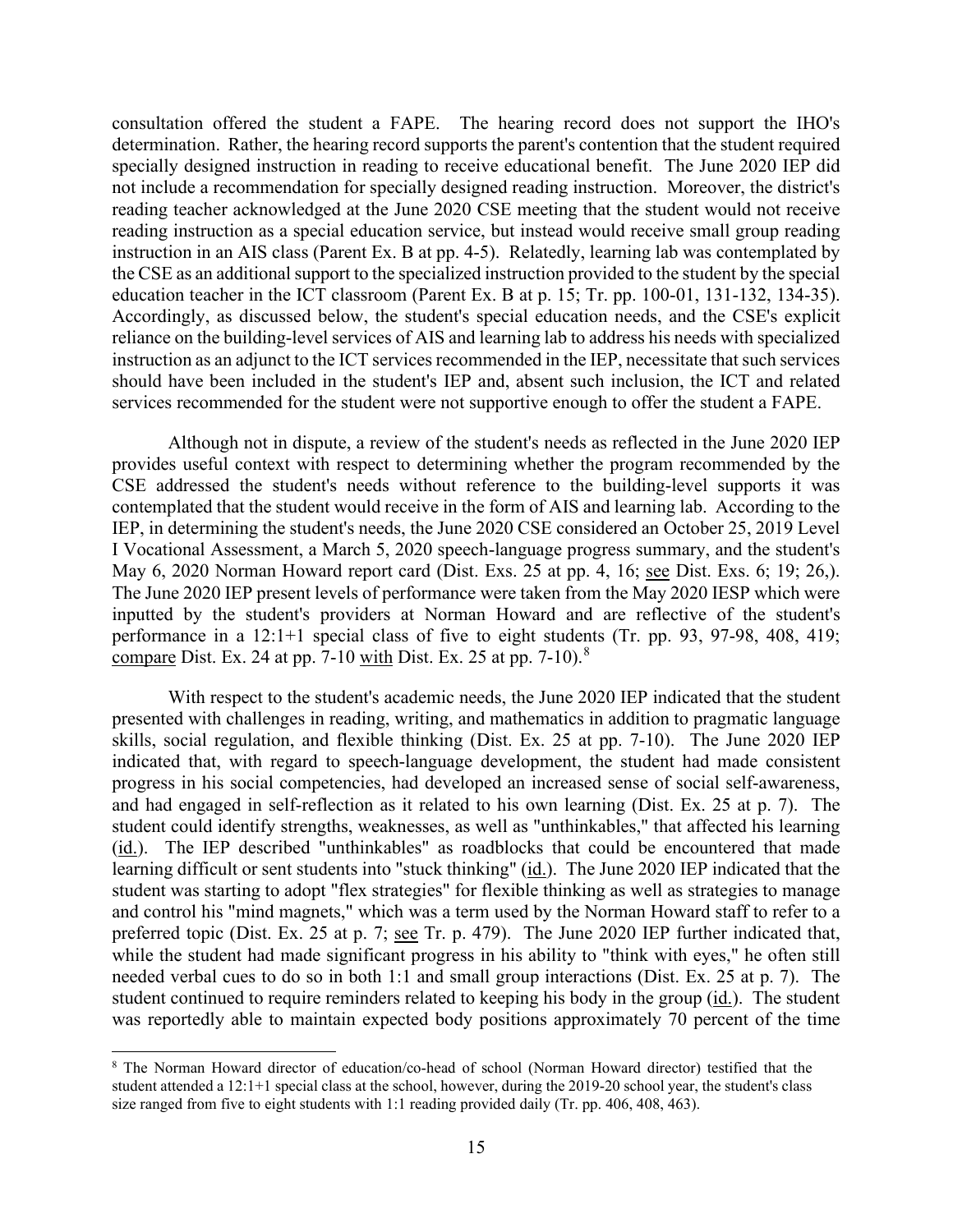given reminders as needed (*id.*). The June 2020 IEP noted that the student was making progress in his ability to think about others and to ask social wonder questions (*id.*). The student's with peers and adults in an expected way approximately 60 percent of the time (id.). It noted that if the student had a question or needed the attention of a teacher, he typically required cues to "wait" before approaching again (id.). The student also required cues to "check in" with communication partner was still interested or attending to him (id.). The student continued to require explicit instruction in the hidden rules of social interaction (*id.*). conversational skills were reported to have improved, but further instruction in this area was indicated at that time  $(i_d)$ . According to the IEP, the student was able to initiate communication communication partners frequently "(via thinking with eyes)" to gauge whether or not the

 first percentile on the basic skills cluster; a standard score of 85, placing him in the 16th percentile in word comprehension, a standard score of 84, placing him in the 14th percentile in passage comprehension, and a standard score of 83, placing him in the 13th percentile on reading comprehension cluster; and a standard score of 92, placing him in the 30th percentile in listening and a standard score of 72, placing him in the third percentile for total reading (Dist. Exs. 5 at p. that reading testing had not been updated due to the COVID-19 school closure (*id.*). It further had begun work in "Step 8, r-controlled vowels" (id.). According to the IEP, the student needed become more automatic with decoding and encoding (id. at pp. 7-8). The student's charting that the student required teacher prompting to apply his decoding skills and did best when he was divisions and improved his accuracy (id.). The IEP noted that when reading controlled sentences clues to aid in phonetic retrieval (id.). The IEP noted that encoding was more problematic for the student (id.). The IEP also stated that the student had great difficulty segmenting syllables and identifying correct spelling options for sounds, even at the recognition level (id.). According to the IEP, the student was reading 5.6 grade level passages for fluency practice (id.). On the passages Next, the June 2020 IEP indicated that the student was assessed using the Woodcock Reading Mastery Test-Third Edition (WRMT-III) in August 2019 to determine his then-present reading levels and assist in placement (Dist. Exs. 5; 25 at p. 7). The student received a standard score of 73, placing him in the fourth percentile in word identification, a standard score of 63, placing him in the first percentile in word attack, and a standard score of 67, placing him in the comprehension, a standard score of 75, placing him in the fifth percentile in oral reading fluency, 4; 25 at p. 7). The student was also administered the Wilson Assessment of Decoding and Encoding (WADE) in September 2019 (id.). The IEP indicated that the student received mastery scores of 38 percent in sounds, 33 percent in reading, and 9 percent in spelling (id.). The student's accuracy was characterized as "good" for one syllable words, but the IEP noted that he "clearly lacked strategies for decoding longer multi-syllabic words" (id.). The June 2020 IEP indicated noted that the student had been working in the Wilson Reading System since September 2019 and phonetic concepts illustrated with sound cards along with consistent repetition and practice to average had steadily improved over the course of the school year with the student's scores reported as 86 percent for the first quarter, 88 percent for the second quarter, 90 percent for the third quarter, and 94 percent as of the fifth week of the fourth quarter (id. at p. 8). The June 2020 IEP indicated able to physically mark-up words  $(id.)$ . Using this technique helped the student see syllable and passages, the student's application was somewhat better because he was able to use context to date, the student reportedly read an average of 88 words correct per minute (wcpm) on the first trial and 131 wcpm with practice over a one-week period (id.). The student's phrasing was noted to improve with each practice and indicated that he was able to read with good expression for the "hot timing" at the end of the week (id.). As passages increased in complexity, the student had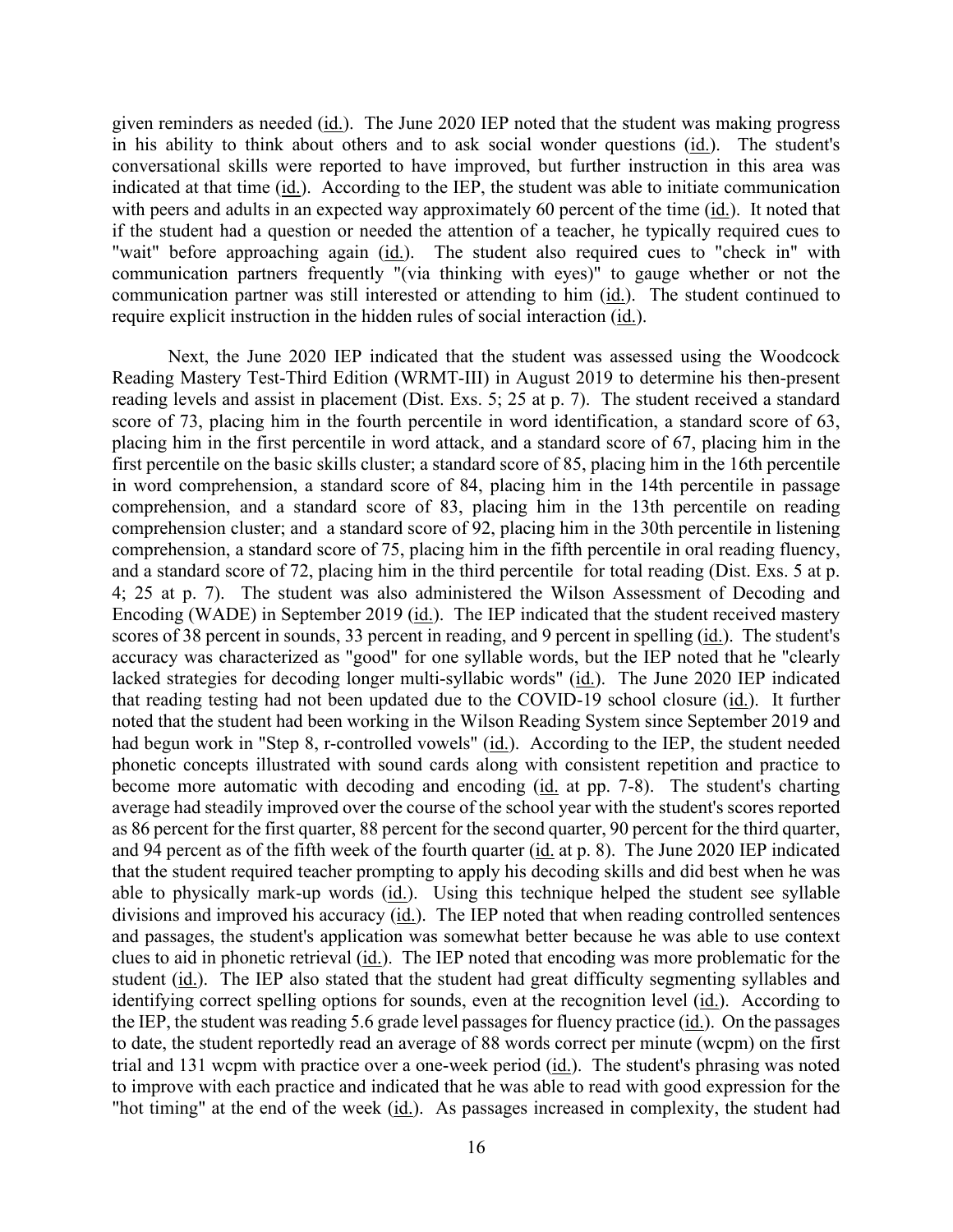vocabulary definitions, synonyms, antonyms and sequencing of story details (*id.*). The June 2020 percent accuracy," given that he had just recently begun working with r-[controlled] vowels (id.). been able to correctly identify the main idea and compose short answer questions that required inferencing and summarization (id.). The student demonstrated more difficulty identifying IEP indicated that the student would not meet his current reading goal of "reading controlled word lists, sentences and short passages consisting of closed, v-e, open, -le and r-syllables with 90 The student reportedly needed to continue to work on building his decoding and encoding skills  $(id.)$ .

 major challenges in learning (Dist. Ex. 25 at p. 8). When asked about how he liked reading, the books (id.). The student also reported that when he did not recognize a word immediately, he tried to figure it out or just skipped it (*id.*). The June 2020 IEP indicated that the parent reported that reading was one of the student's student stated "'so-so,'" and indicated that he liked to read Wings of Fire and Dragon Ballz manga

 Although the student was scheduled to enter eighth grade, the June 2020 IEP noted that he reading nonsense words, teacher assistance to accurately determine vocabulary meaning and to sequence story details, and daily repetition and practice (Dist. Ex. 26 at p. 1).<sup>[9](#page-16-0), [10](#page-16-1)</sup> needed a multisensory reading program to continue to work on building his encoding and decoding skills (Dist. Ex. 25 at pp. 8, 9). The Norman Howard 2019-20 report card indicated that according to the WADE testing results the student continued to need instruction regarding spelling and

 maintain attention to task (Dist. Ex. 25 at p. 8). The June 2020 IEP reflected that following along easily (id.). The student reported that he needed directions repeated and additional time to process them before initiating a task (id.). The IEP noted that the student needed to be seated at the rear of the classroom so that he was able to get out of his seat to pace or move freely (*id.*). According frequent check-ins to ensure that he was being productive and on track (id.). The student responded well to positive reinforcement, as well as repeated exposure to a given strategy (id.). The IEP noted that the student preferred working on tasks and projects using his Chromebook and was comfortable using the "myNHS" and "Google Classroom" sites to manage his assignments (id.). The student used his advisory period at the end of the day "to stay on top of his work and to seek In the area of study skills, the June 2020 IEP indicated that the student was most successful when provided with clear and concise directions along with frequent and gentle prompts to during whole group instruction could be challenging for the student as he tended to lose focus to the IEP, the parent reported that behavior, focus, and "stims," were the biggest difficulties the student faced in the classroom (id.). The student was reportedly beginning to be able to work independently for slightly longer periods of time and was most successful when provided with

<span id="page-16-0"></span><sup>9</sup> The Norman Howard director testified that the student had significant difficulty with decoding and received intervention using the Wilson Reading Program, which she described as an evidence-based multisensory program that provided explicit instruction and was designed for students who struggled with basic skills related to reading (Tr. p. 411).

<span id="page-16-1"></span> Program to address the student's decoding and encoding needs (Parent Ex. A at p. 5). In addition, the district  $10$  The May 2020 CSE meeting information summary indicated that the May 2020 CSE, and by extension the June 2020 CSE, was made aware that the student received instruction in reading by way of the Wilson Reading reading specialist noted the student's reading level in the Wilson reading program during the June 2020 CSE meeting (Parent Ex. B at p. 5).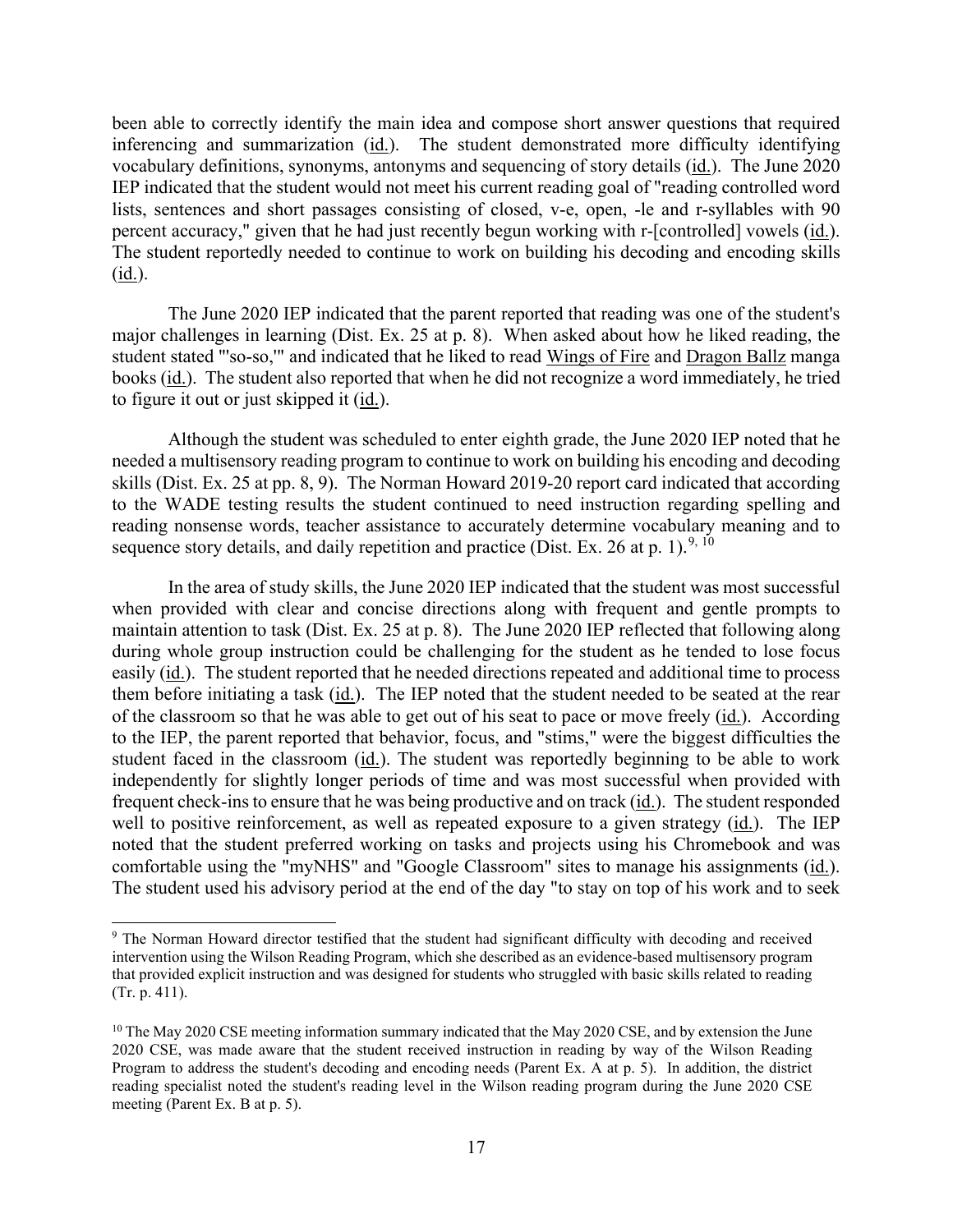he had trouble with tests and quizzes (id.). It was noted that when preparing for upcoming tests, the student did best when reminded to use teacher prepared review materials (id.). During times and nonverbal cues (id.). The June 2020 IEP also indicated that throughout the day, the student move while working (id.). The student required adult support, directions and tasks chunked to meet his specific needs (id.). The student also had difficulty independently revisiting work, particularly writing, and could demonstrate frustration when being asked to do so (id.). The IEP for both subjects in the same room  $(id)$ . As noted by the IEP, the parent reported that the student did best with reminders to complete tasks (id.). According to the district representative, the student pp. 82, 192; Dist. Ex. 25 at p. 9). She also testified that the June 2020 CSE discussed a specialized extra help from content teachers as needed" (id.). According to the IEP, the student reported that when the student was unfocused, it was necessary to redirect him back to task using both verbal tended to exhibit self-stimulatory movements (e.g., pacing, quietly hopping, flapping arms, etc.) and responded very positively to scheduled breaks, sensory items, and the freedom to stand and indicated that the student reported difficulty with writing and ELA because he had the same teacher had difficulty acquiring reading and writing skills and generalizing them to the general curriculum, as well as difficulty reading and following directions in a large group, difficulty with executive functions and difficulty with social/emotional cuing, which impacted him throughout the day (Tr. reading program for the student and noted he had previously received Wilson intervention (Tr. pp. 131-33). However, she acknowledged that specially designed reading instruction was not put on the June 2020 IEP (Tr. pp. 133-34).

understanding of fractions, rates, proportions, and one-step equations (id.). The student needed some teacher support when working with exponents and radicals (id.). The student understood learned material (id.). The IEP also indicated the student needed to determine the correct operation when solving word problems (id.). The student became easily frustrated when he was having difficulty with a problem and needed teacher support to relieve his frustration (id.). The June 2020 IEP further indicated that the student needed teacher prompts to stay on task and needed physical breaks during a 45-minute class (id.). The student needed to advocate appropriately prior to modeling, repetition, regular routine, multi-step problems broken down into manageable chunks, and explicit instruction (id.). The student's Norman Howard report card indicated that, in The June 2020 IEP further indicated that, at the time it was developed, the student was in a seventh grade level math class (Dist. Ex. 25 at p. 8). The student reportedly had a good material when it was presented to him; however, he needed teacher support to relate it to previously becoming frustrated and shutting down (id.). The IEP further noted that the student needed mathematics, he struggled with working independently (Dist. Ex. 26 at p. 1).

 at p. 8). The student was able to effectively use the program but needed teacher cues to apply the "Thinking Map" to his essay writing (*id.*). The student was using the "EmPOWER" writing strategy to plan his essays and to ensure that he was answering the prompt fully (id.). The IEP writing conventions and spelling skills, as well as implicit instruction of writing conventions  $(id.)$ <sup>[11](#page-17-0)</sup> The student was able to compose lengthy responses to prompts but needed significant In writing, the June 2020 IEP reported that the student had been using the "Thinking Maps" program to organize his thoughts, which had helped him prepare for his writing tasks (Dist. Ex. 25 noted that the student needed to use spelling and grammar check to improve his application of

<span id="page-17-0"></span><sup>&</sup>lt;sup>11</sup> Although the June 2020 IEP indicated the student needed implicit instruction in writing, the Norman Howard director testified that the student needed daily explicit instruction in the writing process with a consistent set of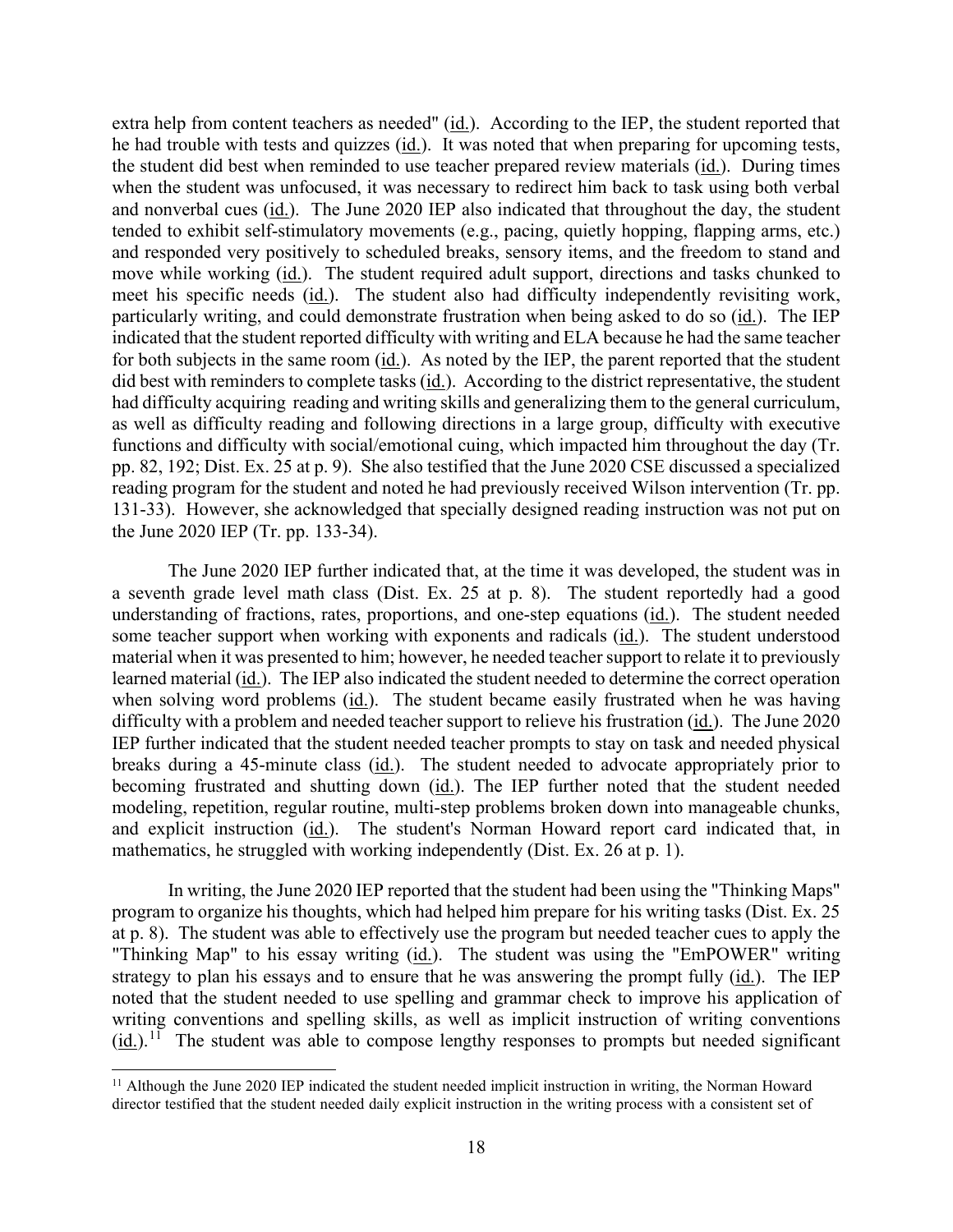assistance to edit and revise his writing, which he was reluctant to do (*id.*). According to the task and was able to quickly return back to the task (id. at p. 9). The student had reportedly improved in his ability to sustain a writing task as the year had progressed (*id.*). The parent further indicated that writing was an area of difficulty (id.). His 2019-20 Norman Howard report card teacher, the student had effectively self-advocated for breaks when overwhelmed by the writing indicated that the student presented with difficulty expanding his responses and providing sufficient supporting evidence from text sources (Dist. Ex. 26 at p. 2).

reported that using technology was a relative strength for the student (id.). According to the IEP, the student saw himself as a visual, auditory and hands-on learner (*id.*). The student enjoyed math and science class because he thought they were fun (id.). The June 2020 IEP also indicated that the student enjoyed the Dungeons and Dragons club and the running club at school (id.). The student was described as an analytical thinker who enjoyed participating in class (id.). The IEP noted that the student would often add relevant and specific information to classroom discussions (id.). The student enjoyed discussing video games and fantasy with both adults and peers (id.). creations and was very inventive  $(id.)$ . The parent also mentioned that the student had an interest for the workplace (*id.*). The parent also reported that the student had a good memory and enjoyed building things and hands-on learning (id.). The student reportedly enjoyed activities in his spare time such as, playing video games, Legos, going on hikes and walking, going to the movies, playing kickball and going swimming (id.). The student was described as a team player and often praised others for a job well done (id. at p. 10). The student reported that he learned best when he was able to work with others and talk about things (id.). The June 2020 IEP reflected that the student continued to be a kind and caring student who wanted to do well in school and please both peers and adults (Dist. Ex. 25 at p. 9). The parent The June 2020 IEP included information shared by the parent that the student enjoyed Logo in law enforcement; however, the student had little knowledge about the skills and requirements

 student, indicating that he needed to continue working in a multi-sensory reading program to build that the student's biggest challenge tended to be maintaining focus for those topics that were not of interest (id.). According to the IEP, the parents reported that the student struggled with reading, conversation, especially conversations involving non-preferred topics (id.). The parents also stated helped the student in that area (id.). The June 2020 IEP highlighted the academic, developmental and functional needs of the decoding and encoding skills; use "Thinking Maps" and "EmPOWER" in the writing process; and determine the correct operation when solving a word problem (Dist. Ex. 25 at p. 9). The June 2020 IEP reflected that the student's parents were in agreement with those areas of concern and stated math facts, understanding and interpreting social cues and body language and following a that the student had difficulty engaging in and staying involved in conversations with his peers and being open to new things and experiences (id.). The parents further reported that the student struggled with maintaining focus and attention, had a hard time reading and following directions, especially in large groups, and opined that the small class sizes at Norman Howard had really

With respect to social development, the IEP stated that the student had developed friendships in the classroom and through participation in afterschool clubs during the school year (Dist. Ex. 25 at p. 9). The student enjoyed working with other students and had done well working

strategies to produce his writing (Tr. p. 427).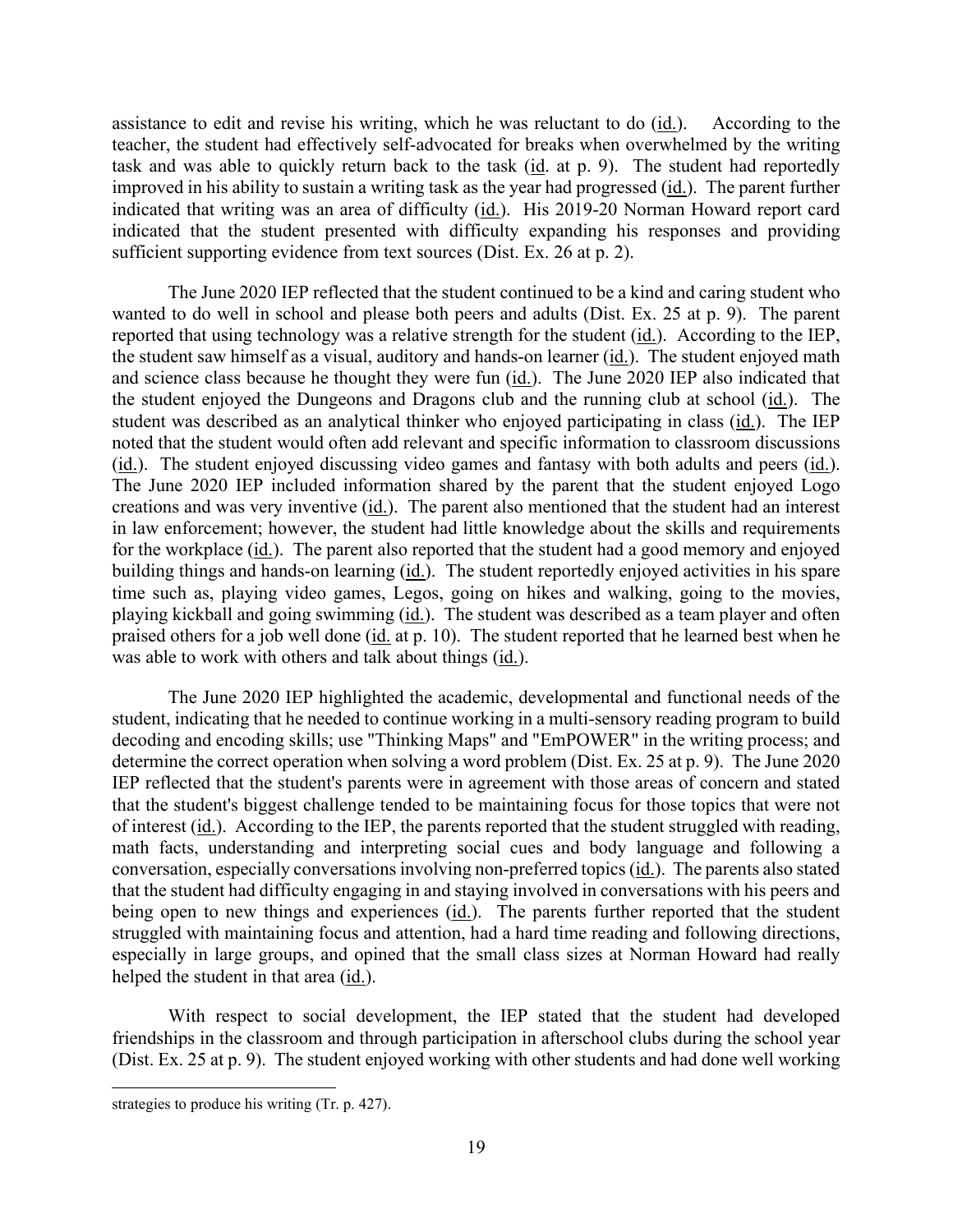with peers on assignments in class and during advisory period (id.). The student was genuine and extremely polite, kind and engaging (id.). According to the IEP, the parents described the student as honest, kind, creative and friendly (*id.*). The IEP noted that the student would often compliment others on their successes  $(id.)$ . In contrast, the student could occasionally be short and abrasive reminders of appropriate social skills strategies for perspective taking and learning differences to apply instead (id.). The student reported that he enjoyed seeing friends, and liked to "hang out," but had trouble with forgiving people (*id.*). The student loved to tell stories and make connections choosing (id.). When focused, it was noted that the student could and would offer insightful ideas to help stimulate discussions (id.). The student reportedly enjoyed school but could be critical of his own performance (*id.*). During these times, it was reported that he may shut down or make critical statements (id.). According to the IEP, the parents reported that patience was an area of difficulty for the student (*id.*). The parents further reported that the student had difficulty listening to others before speaking and working with others to resolve disagreements (*id.*). The student or completed over several sessions (id.). The June 2020 IEP reflected the social development further explaining how each perspective affected the event (id.). The June 2020 IEP also indicated that the student's parents were in agreement with those areas of concern with regard to social development (id. at p. 10). with peers who repeated frustrating behaviors or noises during instruction but did well with whenever appropriate  $(id)$ . The June 2020 IEP also indicated that the student could be highly focused on topics of interest to him and tended to steer conversations towards topics of his tended to lack the stamina for lengthy tasks and needed assignments and assessments chunked and needs of the student, which consisted of using learned strategies for social self-regulation and flexible thinking in the classroom; and explaining two or more perspectives on a given event and

reportedly could access the keyboard to type (*id.*). The student was able to express his individual sensory preferences and had been able to self-advocate in the school setting(id.). The IEP that the student enjoyed running, walking, and riding his bike (id.). The student described himself as a hands-on learner who preferred to learn by doing things (*id.*). Student strengths in the area student's age-appropriate gross motor skills within the school setting (*id.*). The student reportedly and to stay in a calm, alert state (id.). The June 2020 IEP further reflected that the student had no physical needs at the time of the CSE meeting and that the parents were in agreement (id.). With respect to the student's physical development, the June 2020 IEP included an April 2020 OT note stating that the student had been able to demonstrate use of assistive technology (voice typing and word prediction) to produce writing (Dist. Ex. 25 at p. 10). The student also described the student as an active young man who enjoyed physical education and was frequently "on the go both inside and outside the classroom" (id.). According to the IEP, the parents reported of physical development included "skill in accessing technology to produce writing," and the responded to physical movement throughout the day to help him self-regulate his sensory system

With regard to the student's management needs, the June 2020 IEP indicated that the student needed clearly stated expectations for behavior and academics; predictable routines and warning of changes to schedule; extended time to complete writing tasks; cues and checklists for writing and editing; tasks chunked into smaller more manageable pieces; preferential seating so that the student was able to move freely; cues to focus during directions; longer directions broken down into smaller steps; frequent checks for understanding; gentle verbal and nonverbal cues to return attention to task; gentle cues to move past when perseverating; praise and encouragement; use of sensory-based materials as advocated for by student; opportunities to stand when working;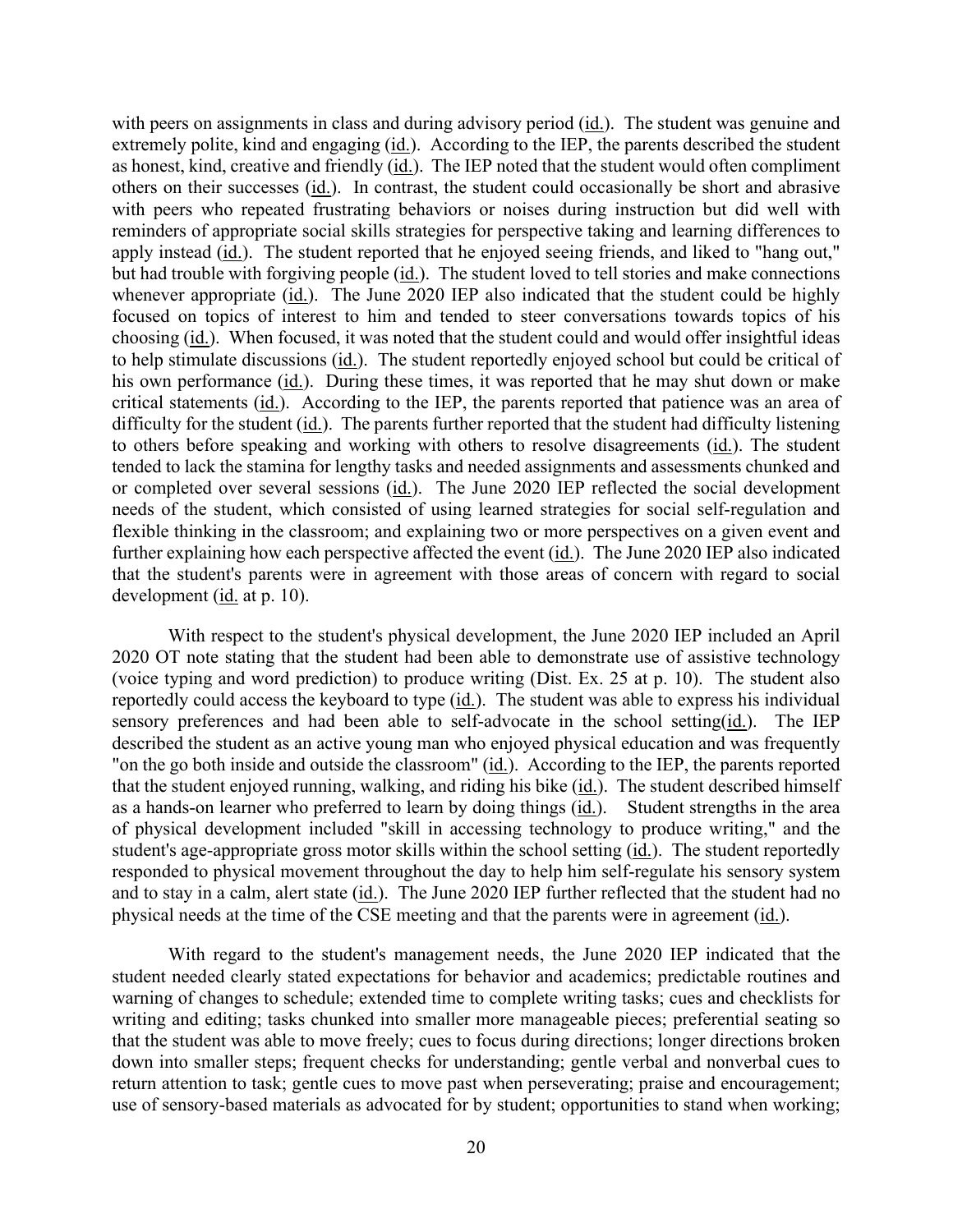and visual aids (Dist. Ex. 25 at pp. 10-11). With regard to the effect of the student's needs on his impacted his progress in the general education program (*id.* at p. 11). involvement and progress in the general education curriculum, the IEP stated that the student exhibited delays in pragmatic language, socialization, and fine motor skills, which negatively

 word problem (mathematics); to use learned strategies for social self-regulation and flexible thinking in the classroom, and to accurately explain two or more perspectives on a given event and The June 2020 IEP included annual goals that addressed the student's weaknesses relative to reading, writing, mathematics, and speech-language development (Dist. Ex. 25 at pp. 11-12). More specifically, the annual goals targeted the student's ability to read controlled word lists, sentences and short passages consisting of closed, v-e*,* open, -le and r-syllables and to spell selected step words (reading); to use the "EmPOWER" editing checklist along with online spelling and grammar checks to edit his writing (writing); to determine the correct operation when solving a further explain how each perspective affected and/or contributed to the event (speech-language) (id.).

 2020 CSE did not recommend supplementary aids and services, program modifications, or an autism consultation three times per year for one hour per session in the general education classroom, a speech-language consultation five times per year for one hour per session in an to-text for all tests (id. at pp. 13-14). The June 2020 IEP further indicated that the student would participate in the same State and district-wide assessments as those administered to regular The June 2020 CSE recommended that the student attend a 10-month school year program consisting of ICT services for ELA, math, science and social studies one time daily for 40 minutes each, and the related service of small group speech-language therapy six times per month for 30 minutes per session, pushed into the general education classroom (Dist. Ex. 25 at p. 12). The June accommodations and did not recommend assistive technology devices or services (id. at pp. 12- 13). For supports for school personnel on behalf of the student, the June 2020 CSE recommended unspecified classroom, and an OT consultation for four hours per year to be delivered throughout the school year and in the school setting (id. at p. 13). For testing accommodations, the June 2020 CSE recommended on-task prompts for all tests, tests administered in a location with minimal distractions for all tests, extended time for all tests, use of manipulatives for math tests, use of a computer or word processor to record responses for tests of one paragraph or longer, and speecheducation students (id. at p. 14). The June 2020 CSE did not recommend special transportation (id. at p. 15). The June 2020 IEP included a placement recommendation of home public school district (id.).

25 at p. 2; <u>see</u> Tr. p. 97). The June 18, 2020 IEP indicated that CSE meeting participants included the district CSE chairperson/district representative, a special education teacher and the district school psychologist (Dist. Ex. 25 at p. 1). However, the transcript of the June 18, 2020 CSE meeting indicated that there were additional participants and the meeting was attended by both of the student's parents, the district's director of special education who served as the CSE chairperson and district representative (district representative), a district speech-language pathologist, a district reading teacher, a district seventh grade math teacher, the district autism specialist, a district seventh grade special education teacher, the district's eighth grade counselor and a district school psychologist (Parent Ex. B at p. 3; see Dist. Ex. 25 at p. 1). The transcript of the meeting also indicates that the district's attorney briefly attended the CSE meeting until it became apparent that the parents' attorney would not be attending, and the district's attorney subsequently left the meeting (Dist. Ex.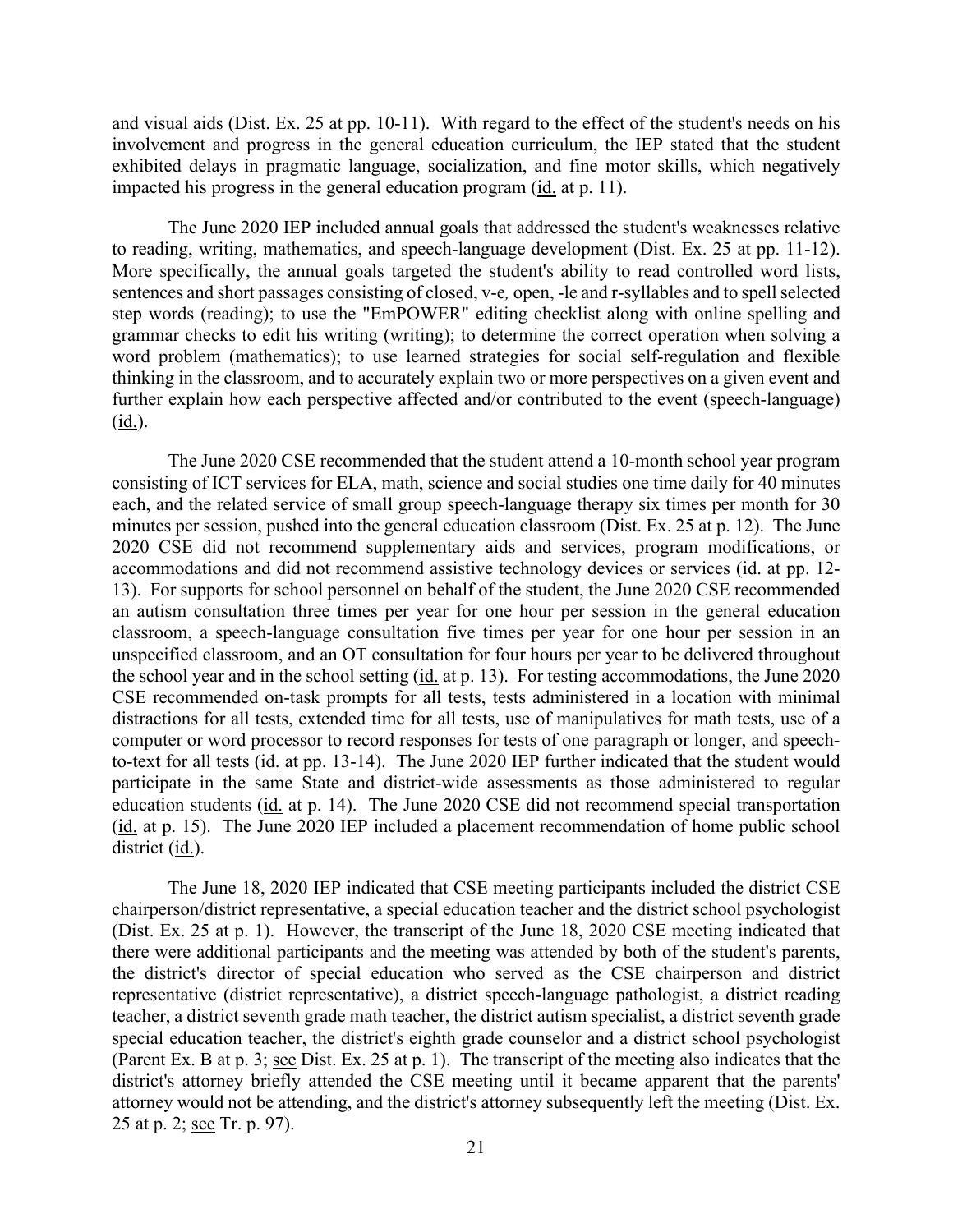reviewing vocabulary" (Parent Ex. B at p. 4). The seventh-grade special education teacher further According to the transcript of the June 2020 CSE meeting, the seventh-grade special education teacher who participated in the meeting stated that, in addition to special education ICT services, the student "would also receive learning lab every other day, which would be to ... mak[e] sure the[] [student was] reviewing for upcoming tests and quizzes, previewing and stated that the focus of learning lab in eighth grade would likely be on earth science, and in "starting to try to get kids to have more ownership over their own learning " (id.).

 that the student would also be eligible for AIS that were not part of the special education program, The district school psychologist who participated in the June 2020 CSE meeting indicated "specifically reading, and then we also have the mathematics service . . . that would be every day or every other day additional small group classes, though not related to the IEP" (Parent Ex. B at p. 4).

 in a small group due to his then-current Wilson level as reported by the student's providers at The district's reading teacher who participated in the June 2020 CSE stated that the student would receive small group reading instruction in a separately scheduled AIS class (Parent Ex. B at p. 5). The reading teacher stated that AIS groups varied in size, but the student would likely be Norman Howard (Parent Ex. B at p. 5; see Parent Ex. A at p. 5; Dist. Ex. 25 at p.7). The reading teacher noted that the student was at level eight and working with r-controlled vowels and stated that the district reading teachers were very familiar with the Wilson materials (Parent Ex. B at p. 5). The reading teacher also indicated that small group could be three students or as small as 1:1, "depending on their level of severity" (id.). The reading teacher stated that in reading AIS, the teacher would work with the student "on that word study, which it looks like is his primary need" (id.). The reading teacher further stated that a reading paraprofessional was also present in the classroom who assisted with students if the reading teacher was working with other students (id.).

walk" (*id.*). The math teacher further indicated that the ICT classroom "normally start[ed] as a The district's seventh grade math regular education teacher described the ICT classroom as having two teachers and often at least one paraprofessional to support the students (Parent Ex. B at p. 5). The math teacher stated that the teachers "kind of tag team the teaching process, which allow[ed] one teacher to be available to give kids extra support as direct instruction [wa]s occurring" (id.). The math teacher also described that, when the class broke into smaller groups or individual groups, the paraprofessionals were present so there were enough adults to "be supporting all of the kids that need it at a time" (id.). Additionally, the math teacher noted that with the paraprofessionals present, this allowed for "extra time for modeling, taking breaks for kids that need their breaks, if they just need to step out in the hall to go get a drink or take a quick whole class where the kids [would] get something to start on and [the teachers would] walk around and help," as well as " introduce the new material and then . . . put them into groups" (id. at p. 10). The math teacher stated that the structure changed throughout the course of the year, and sometimes the class would break into heterogeneous groupings, or homogeneous groupings, "depending on the material that [was] being covered and the confidence level of some of the kids and their different levels of where they [we]re" (id.). The math teacher noted that the size of the small groups typically ranged from two to four students (id.).

The district's autism consultant who participated in the June 2020 CSE meeting described the autism consult model as consisting of hours of consultation available to the student's team of providers (Parent Ex. B at p. 5). The autism consultant recommended that she provide the student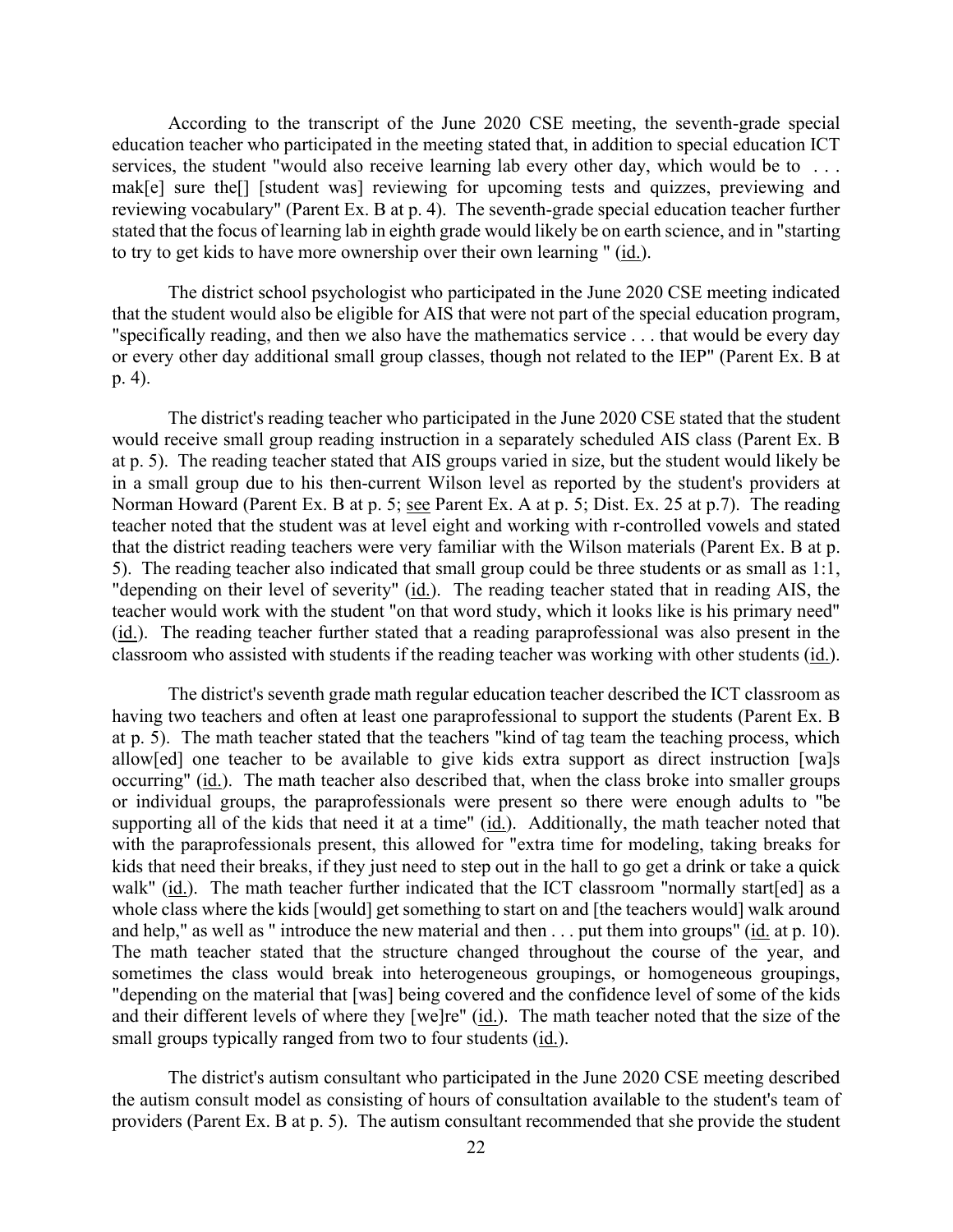difference was that the student was in a much smaller class at Norman Howard, noting that the student required less prompting and was able to self-initiate asking and answering questions as demonstrated an increased ability to accept feedback at Norman Howard (*id.*). The autism with three hours for his initial transition during the first twelve weeks, "but then provide, just as an overall management need, access to the autism consultant as needed throughout the year to, again, really just hone in on any situations that might arise through the year" (id.). The autism consultant described possible uses of her services as helping the team of providers address the student's engagement with the academic content, navigating social interactions, utilization of coping strategies, helping to increase the student's independence, his ability to self-monitor, and self-reflect, with the flexibility to make changes as needed throughout the day (id. at pp. 5-6). Later on in the meeting, the student's father asked the autism consultant if she could describe any difference she had seen in the student, having worked with him in sixth grade and observing him in seventh grade at Norman Howard (id. at p. 12). The autism consultant reported that the main number of students in the student's class in sixth grade "was significantly higher" (id.). The autism consultant also stated that the student engaged more with the teacher at Norman Howard, the well as raising his hand (id. at p. 13). The autism consultant also indicated that the student consultant reported that the student was able to utilize a coping strategy of taking a short break when he was getting frustrated, and he was able to remain engaged for a longer period of time at Norman Howard (id. at pp. 13, 14). The student's father also indicated that the student's school anxiety that had been significantly reduced at Norman Howard presumably due to the very small class size (id. at pp. 16-18). The parent further articulated his apprehension regarding the large school and ICT class of 22-26 students believing it would increase the student's anxiety which impacted his ability to "ingest and digest the material and be able to grow and learn" (id. at pp. 16- 17).

At the impartial hearing, the district representative testified that the district's  $\text{ICT}^{12}$  $\text{ICT}^{12}$  $\text{ICT}^{12}$  model was comprised of a regular education teacher and special education teacher in a classroom with up studies) (Tr. pp. 104-05, 114-15, 271).<sup>[13](#page-22-1)</sup> The district representative explained that the regular education teacher served as the content specialist, and the special education teacher acted as the district representative stated that with regard to the recommendation that the student attend the identified in the June 2020 IEP were typically addressed in the ICT setting (Tr. pp. 108-110, 117).<br>
<sup>12</sup> State regulation describes ICT services within the continuum of services as the "provision of specially designed to 20 students, for 40-minute periods for the four core classes (ELA, mathematics, science, social student specialist, both of whom delivered content, but the special education teacher's job was to understand the students (Tr. p. 105). The special education teacher was described as understanding how the students learned best and then providing specially designed instruction, scaffolding, and anything else that would be required throughout the day such as a sensory piece (Tr. p. 105). The district's junior high school the autism consultation was put in place to address the student's sensory needs (Tr. pp. 105-06). She also testified that the student's goals and management needs as

<span id="page-22-0"></span>instruction and academic instruction provided to a group of students with disabilities and nondisabled students" (8 NYCRR 200.6[g]). According to State regulation, ICT services minimally require the assignment of a special education teacher and a regular education teacher (8 NYCRR 200.6[g]2]).

<span id="page-22-1"></span><sup>&</sup>lt;sup>13</sup> The district representative indicated that the district tried to keep the number of students with IEPs in an ICT class to a maximum of eight students or less (Tr. p. 115). The June 2020 CSE minutes reflected that the ICT class typically ranged from 22 to 26 students with the possibility of a paraprofessional present in the larger classes (Parent Ex. B at p. 10).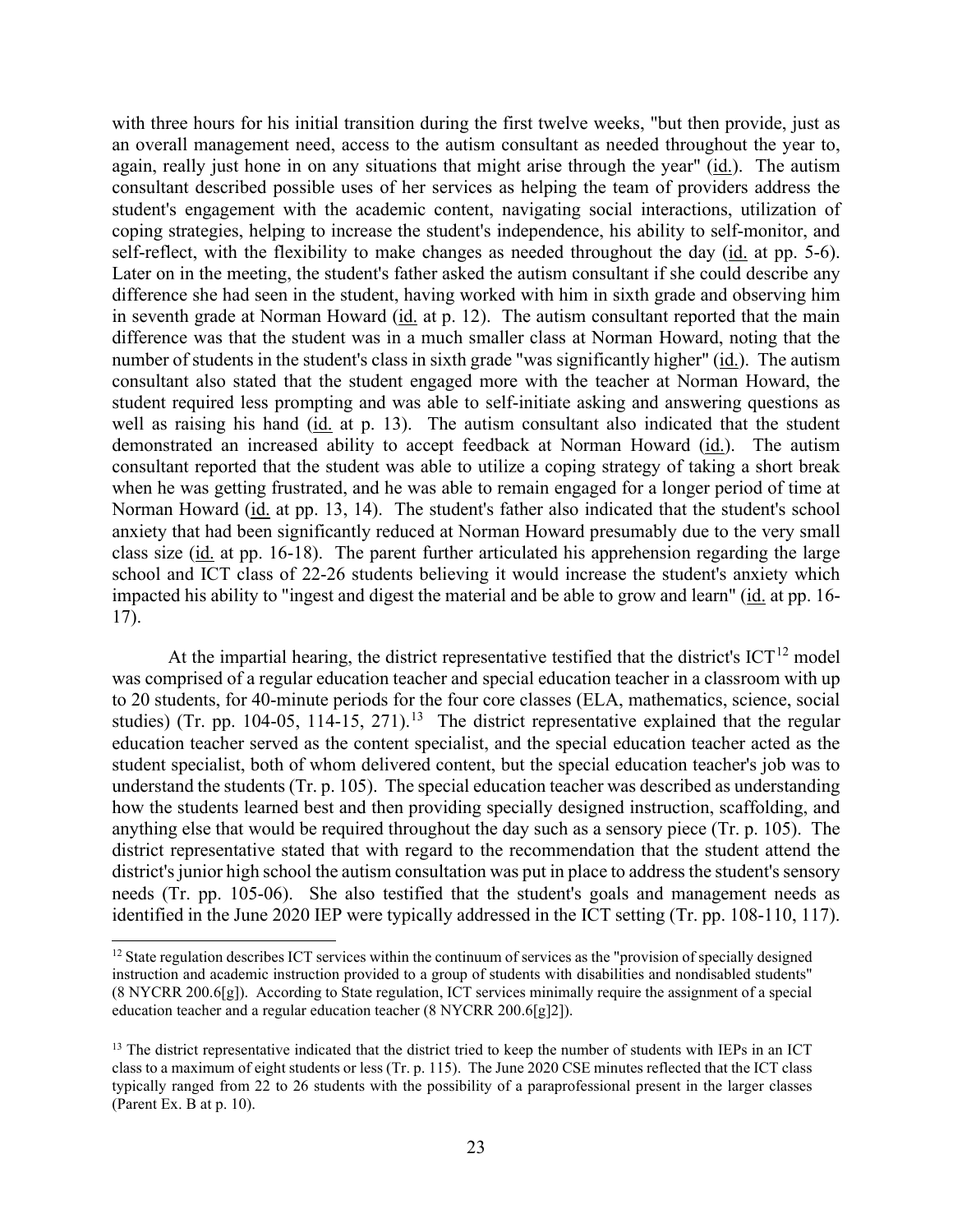She indicated that within the ICT classroom the student could receive support for writing, revision conventions (Tr. pp. 110-111).<sup>[14](#page-23-0)</sup> She indicated that the student's needs regarding his ability to (Tr. p. 112). Further, she indicated that the student's difficulty with interpreting social cues and area through individual or group counseling that was available to any student at any time (Tr. pp. 112-14). Nevertheless, counseling was not recommended as a related service on the student's June of written work, spelling and grammar checks, as well as implicit instruction for writing maintain focus could be addressed through small-group instruction, pre-teaching, and reteaching body language could be addressed by the special education teacher and that the district had a full mental health team who could help the student if he were struggling with a particular student or 2020 IEP (see Dist. Ex. 25 at pp.12-13). The district representative testified that the student's need to use learned strategies for social self-regulation and flexible thinking would be addressed by the special education teacher or autism consultant (Tr. p. 116).

The district autism consultant testified that the ICT, with two teachers, could provide "differentiation modification" as needed to support the student's needs and provide the opportunity for small group and independent work with the autism consultant social thinking (Tr. pp. 357-58). She also felt that the social thinking support provided to the student at Norman Howard could be continued through her role and the supports that were in place such as direct concrete breaking out of tasks, pacing, and changing pacing of the instruction, could be provided in the ICT classroom program (Tr. pp. 357-58).<sup>15</sup>

 education students that could benefit from her help (Tr. p. 252). The ICT special education teacher reading goals she would create a paragraph or take a text from a content area and have a student a whole class (Tr. p. 255). In addition, the special education teacher reported that social pragmatic The district ICT special education teacher testified that she planned with the regular education teacher and modified assignments as needed and, with respect to live teaching, they broke the students into groups, and she sometimes pulled students aside to work on specific skills or sometimes the lessons were taught together so the students got both perspectives and methods on how they taught (Tr. p. 251). She noted that small group breakout sessions generally consisted of four to five students and could consist of the students with special needs or may be regular testified that to address student's reading difficulties she recorded print material so students could follow along independently, have independent practice, and read to themselves while hearing her read along with them (Tr. p. 254; <u>see</u> Tr. pp. 251-52). She stated that in terms of tracking specific read it aloud to practice fluency and decoding while also practicing content knowledge (Tr. p. 255). Regarding the student's reading goal, the ICT special education teacher stated that she would create a paragraph or line of text that included the types of words found in the student's goal but was also related to course content so that the student practiced the goal while practicing content knowledge (Tr. p. 261). She confirmed that she would provide instruction directly toward the goal in the context of content (id.). The special education teacher indicated that social pragmatic skills were addressed with "teachable moments" and that if something were to arise, they addressed it as

<span id="page-23-0"></span><sup>&</sup>lt;sup>14</sup> The district representative indicated that in the ICT setting they were able to use "Thinking Maps" in the writing process although she was not informed on what the EmPOWER program entailed (Tr. p. 111).

<span id="page-23-1"></span> to social thinking, the June 2020 IEP only provided for three hours per year of autism consultation services (Dist.  $15$  Although the autism consultant testified regarding the level of support she could provide the student with respect Ex. 25 at p. 13).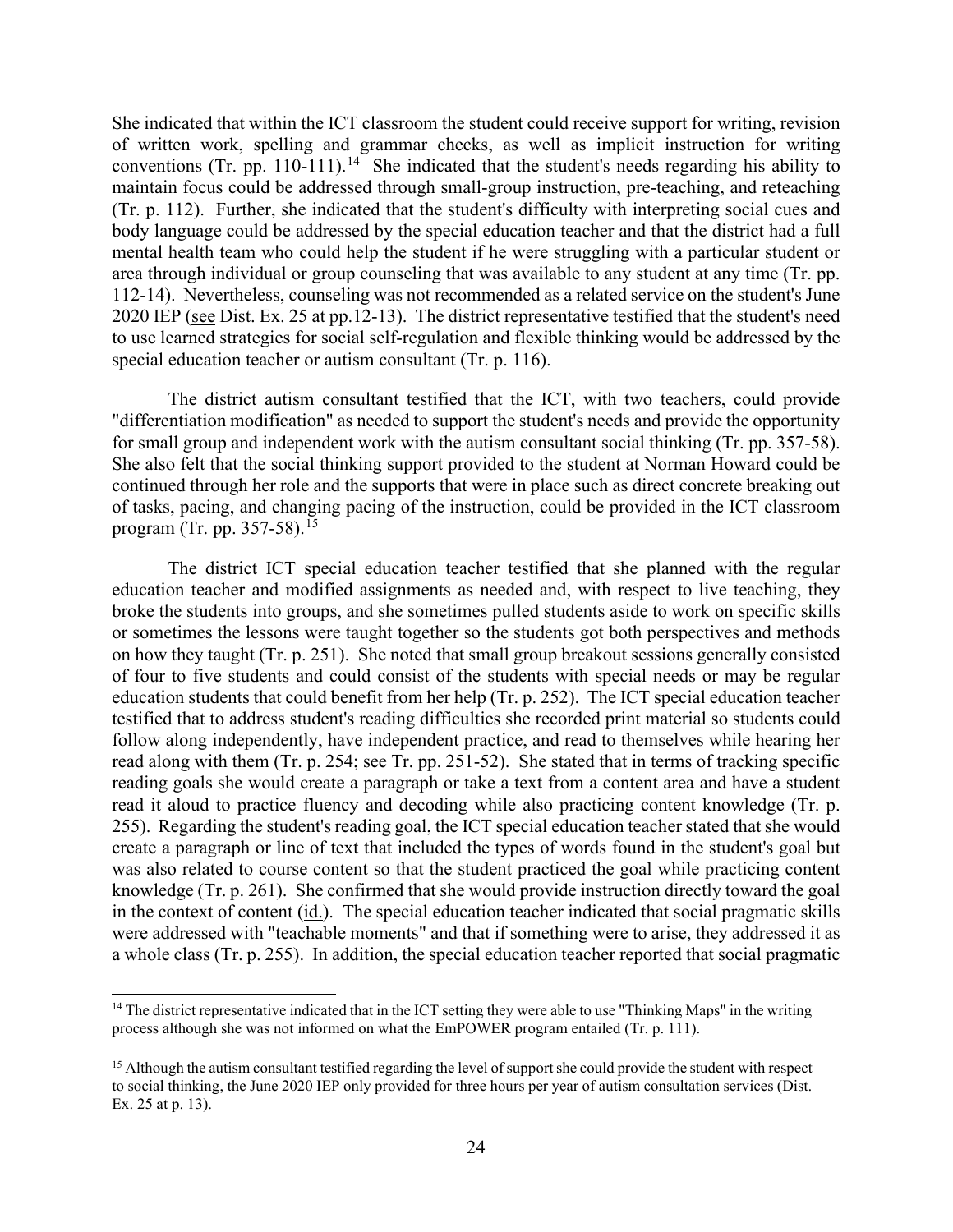In terms of AIS services and how they were implemented, she indicated that the special education class in a manner would allow him to make progress (Tr. p. 262). She explained that EmPOWER CERs, which stood for claim, evidence, reasoning and that the teachers created graphic organizers to help students create their CER (id.). Students wrote their responses and were able to edit and with a partner who would prereview and edit their work (id.). Regarding the student's needs for (Tr. p. 267). With respect to mathematics, the special education teacher indicated that word skills were addressed through modeling and practice and also discussed in learning lab (Tr. p. 261). teachers were "constantly in contact with the AIS teacher so we know what they're working on in AIS and how to provide that same or repetition and practice in the classroom" (Tr. p. 258). The special education teacher testified that the student's writing goal could be worked on in the ICT was an acronym for a planning process for writing and if the acronym helped the student she would use it (id.). She further explained that for writing assignments in earth science the student's created revise them through Google Docs (id.). The teachers allowed peer review where students worked editing, she stated that the students read their work aloud to pinpoint mistakes and during 1:1 instruction she found students more willing to do the work because they knew they would get help problems were worked on daily (Tr. p. 263). The special education teacher testified that the strategies to address the student's management needs as stated on the June 2020 IEP were strategies that she was able to implement or had already implemented in the ICT classroom (Tr. pp. 265-67).

 focused on the student's specific reading needs, the student would receive small group reading 35, 193-94, 221, 252-53, 306). Although the district asserts that the student generally would receive specially designed instruction in an ICT class, the hearing record in this matter reflects that with respect to instruction instruction in a general education AIS class and preteaching, reteaching and executive functioning support in a regular education learning lab (Tr. pp. 81-82, 100, 112, 114, 128-29, 130, 131, 133-

State regulation defines "specially designed reading instruction" as "specially designed individualized or group instruction or special services or programs . . . in the area of reading . . . which is provided to a student with a disability who has significant reading difficulties that cannot be met through general reading programs" (8 NYCRR 200.6[b][6]). State guidance discussing specialized reading instruction notes that the term "specialized reading instruction" need not appear on an IEP and that such instruction may be provided through various means, including via a resource room program, as a consultant teacher service, in a special class, or as a related service ("Guidelines on Implementation of Specially Designed Reading Instruction to Students with Disabilities and Clarification About 'Lack of Instruction' in Determining Eligibility for Special Education," VESID Mem. [May 1999], available at [http://www.p12.nysed.gov/specialed/](http://www.p12.nysed.gov/specialed/publications/policy/readguideline.html)  [publications/policy/readguideline.html\)](http://www.p12.nysed.gov/specialed/publications/policy/readguideline.html). In addition, the guidance specifies that the CSE should "consider what prior instructional methods and strategies have been utilized with the student to avoid reinstituting programs that have not proven effective in the past" and further indicates that "[i]nstructional methodology may be discussed at the [CSE] but is not specified on an IEP" (id.).

State guidance, AIS are provided in addition to, and must not supplant, special education services State regulations define AIS—which are available to both disabled and nondisabled students—as "additional instruction which supplements the instruction provided in the general curriculum" (8 NYCRR 100.1[g]; see 8 NYCRR 100.2[ee]). State regulation specifically contemplates that AIS be made "available to students with disabilities" provided that such services are provided in a manner consistent with the student's IEP (8 NYCRR 100.1[g]). According to (see "Academic Intervention Services: Questions and Answers," at p. 5, Office of P-12 Mem. [Jan.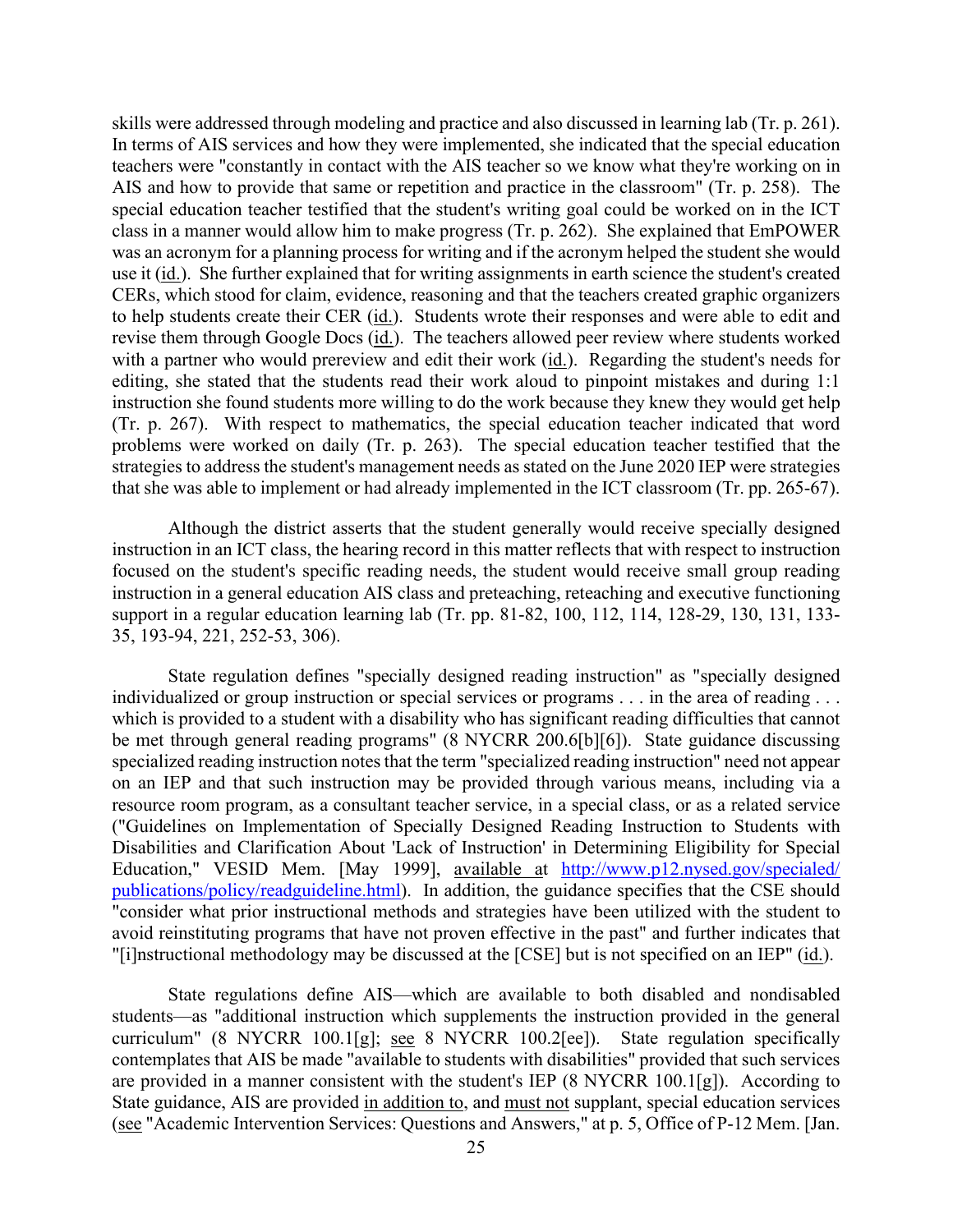2000] [emphasis added], available at [http://www.nysed.gov/common/nysed/files/programs/](http://www.nysed.gov/common/nysed/files/programs/%20curriculum-instruction/academic-intervention-services-qa.pdf)  [curriculum-instruction/academic-intervention-services-qa.pdf\)](http://www.nysed.gov/common/nysed/files/programs/%20curriculum-instruction/academic-intervention-services-qa.pdf).

Questions and Answers," at pp. 5, 20; Application of a Student with a Disability, Appeal No. 21- IDELR 170 [OSEP 2012]; see Bd. of Educ. of Uniondale Union Free Sch. Dist. v. J.P., 2019 WL As noted in the SRO's decision remanding this matter, certain additional instructional or supportive services may be available to special education students and non-disabled students alike (e.g., AIS or "building-level services"), and according to the State Education Department, such general services should not be listed on a student's IEP ("Academic Intervention Services: 103). But if a component of the AIS is provided to a student with a disability and that aspect of the service meets the definition of "specially designed instruction" under IDEA, the United States Department of Education's Office of Special Education Programs has clarified that services that clearly fall into the realm of special education are required to be listed on an IEP, stating in particular that "[t]he IEP Team is responsible for determining what special education and related services are needed to address the unique needs of the individual child with a disability. The fact that some of those services may also be considered 'best teaching practices' or 'part of the district's regular education program' does not preclude those services from meeting the definition of 'special education' or 'related services' and being included in the child's IEP" (Letter to Chambers, 59 4315975, at \*12 (E.D.N.Y. Aug. 23, 2019), adopted at, 2019 WL 4933576 [E.D.N.Y. Oct. 7, 2019]; Urbandale Community Sch. Dist., 70 IDELR 243 [SEA Iowa 2017] [noting that "[i]nstruction becomes special education when it is designed or selected to meet the disabilityrelated needs of an individual student and is necessary for that student to maintain or improve educational performance"]).

 Here, the hearing record indicates that the student's specialized reading program would be provided in a 1:1 or 1:2 reading group every day or every other day as an additional class, separate from the regular education content classes (Tr. pp. 132-33, Parent Ex. B at p. 4). Although the CSE discussed the student's potential eligibility for AIS for math, the hearing record includes little 257-59, 285-85; Parent Ex. B at pp. 4, 11).<sup>[16](#page-25-0)</sup> At the June 2020 CSE meeting the parents were provided as an academic intervention service, rather than a special education service mandated by the student's IEP. The district representative indicated that the AIS reading instruction would be information regarding how the service would address the student's math needs (Tr. p. 106, 127-28, informed that the student's reading needs would be addressed through AIS in a small group setting of three students, "sometime one-to-one,", where they would work on the Wilson program and "word study," his primary need (Parent Ex. B at p. 5). The district representative conceded that, although she described AIS as specialized instruction it was not included on the IEP but could be if the CSE decided it was what the student needed (Tr. pp. 133-34). The district representative indicated that the AIS teachers were in contact with the special education teachers to communicate what the focus of AIS was and how to provide the same repetition or practice in the classroom such as decoding or making inferences suggesting that the student's AIS was addressing the

<span id="page-25-0"></span> electives may be limited and the team would have to evaluate priorities (Tr. pp. 128-30). She also indicated that learning lab could provide the AIS structure (Tr. p. 130). According to the June 2020 CSE minutes the team <sup>16</sup> The district representative testified that with both learning lab and AIS in his schedule the student's access to discussed that the student's access to electives would be limited and contemplated if the student were eligible for foreign language exemption to free up a block for electives (Parent Ex. B at pp. 10-12).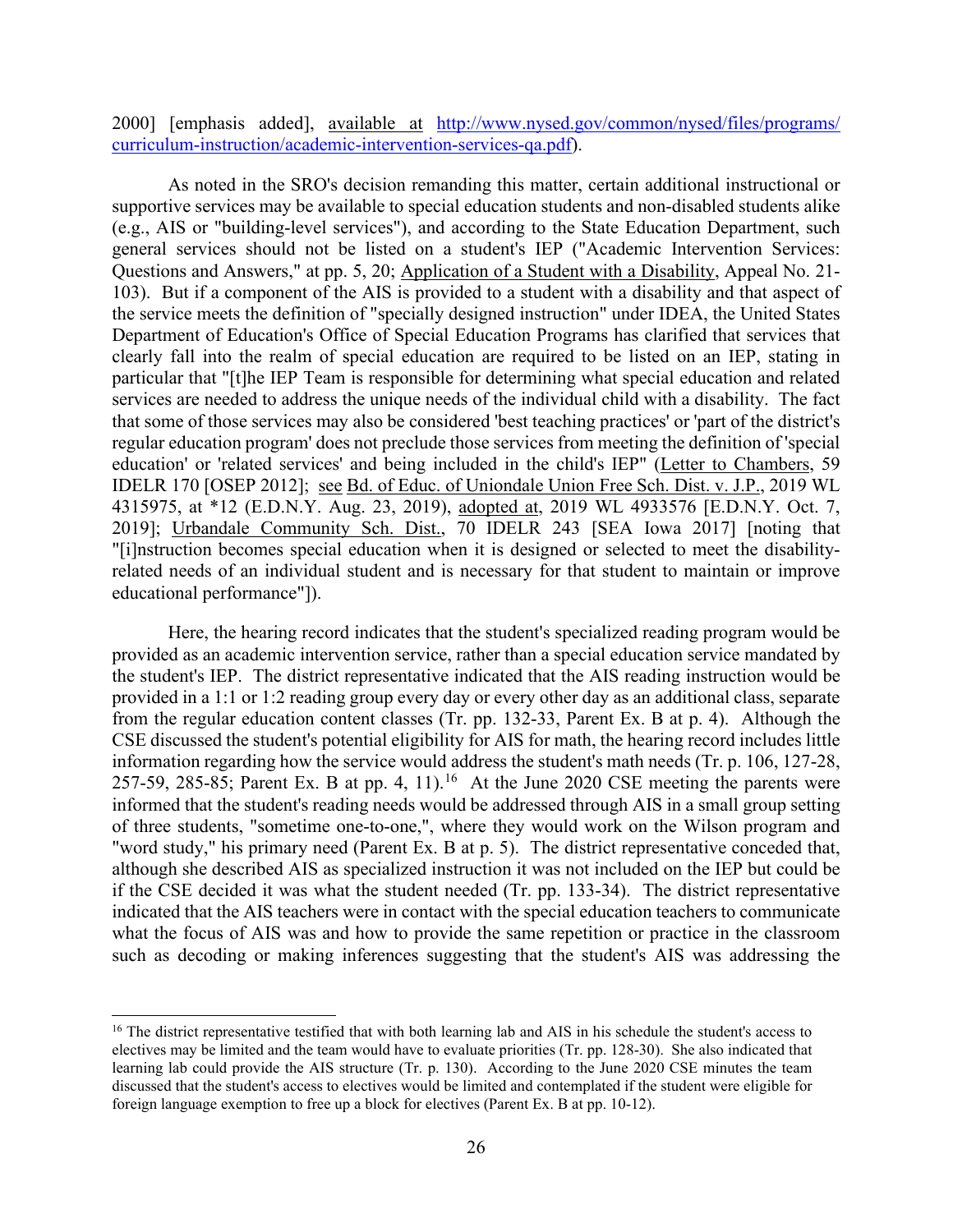student's reading and mathematics needs with respect to specialized instruction rather than it being provided in the ICT classroom (Tr. pp. 258-59).

 students to work with a special education teacher (Tr. pp. 81-82, 100). Typically, the group  $306$ .<sup>17</sup> The hearing record indicated that learning lab would be part of the student's program every Additionally, at the June 2020 CSE meeting, the parents were informed that the student would be scheduled for learning lab every other day to work on organizational skills, reviewing for upcoming assessments, executive functioning skills, pre-teaching and re-teaching (Parent Ex. B at p. 15). The special education teacher explained that the learning lab was staffed by two teachers–one for ELA/social studies and one for mathematics/science—so they were able to address all the core subject areas between them (id.). The special education teacher further explained that learning lab was in lieu of resource room services because it offered the district more flexibility, included two teachers instead of one, and could address students' needs specifically (id.). The hearing record described the learning lab as a small group opportunity for consisted of no more than eight to ten students with two teachers and a paraprofessional (Tr. pp. 82, 100, 250). The district representative testified that the learning lab would address executive functioning skills and could provide pre-teaching, reteaching, and help the student with facilitating conversations, working on vocabulary, reading strategies, unpacking problems, social cuing, study strategies, use of notes, organization, and planning skills (Tr. pp. 100-01, 134-35, 221, 250, 252, other day and was reportedly designed to supplement classroom instruction and work on goals specific to the student through the benefit of special education teachers (Tr. pp. 100-01, 131-132, 134-35; Parent Ex. B at p. 15).

 instruction in reading in the ICT classroom to address his needs as presented in the hearing record. evidence of how the student would be provided multisensory reading instruction within the ICT be met in an ICT class without consideration of AIS and learning lab regular education supports, that the district intended to meet its FAPE obligations to the student through the provision of AIS by the holding in R.E. (see 694 F. 3d at 184-88 [explaining that with the exception of amendments may not be considered]). In so holding, the Court further explained that "[t]his rule recognize[d] While the June 2020 IEP provided for numerous management strategies and testing accommodations there is sparce evidence to demonstrate that the student would receive explicit According to the student's academic, developmental and functional needs as set forth on the June 2020 IEP, the student needed to "continue working in a multi-sensory reading program to build decoding and encoding skills" (Dist. Ex. 25 at p. 9). However, the district provided no additional class. Despite having an opportunity on remand to provide evidence that the student's needs could the district declined to do so. The district's attorney continues to argue that the student was offered a FAPE without consideration of AIS and learning lab, while the evidence presented demonstrated and learning lab. That being the case, the district was required to include these services on the student's IEP. The June 2020 CSE's stated intention to fill any gaps in the student's special education programming with supports not included on the IEP is precisely the approach rejected made during the resolution period, the adequacy of an IEP must be examined prospectively as of the time of its drafting and that "retrospective testimony" regarding services not listed in the IEP the critical nature of the IEP as the centerpiece of the system, ensure[d] that parents w[ould] have sufficient information on which to base a decision about unilateral placement, and put<sup>[]</sup> school

<span id="page-26-0"></span><sup>&</sup>lt;sup>17</sup> The district representative testified that the learning lab was generally eight to ten students but there was no maximum capacity (Tr. p. 100).